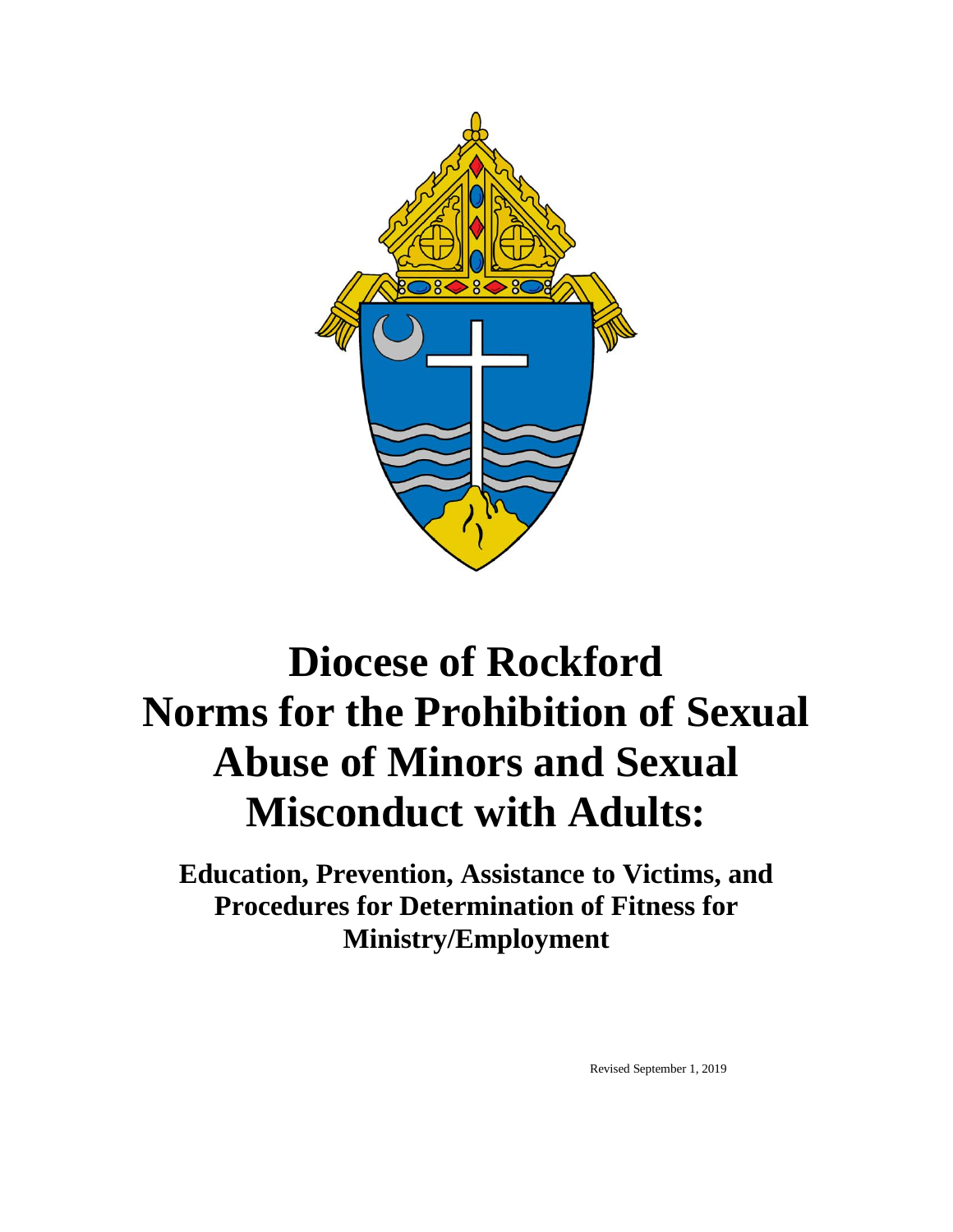

# *Diocese of Rockford*

555 Colman Center Drive P.O. Box 7044 (815) 399-4300 Rockford, Illinois 61125 Fax (815) 399-4769

#### Office of the Bishop

Dear Friends in Christ,

In February of 1987, Bishop Arthur J. O'Neill created the Intervention Team to address sexual abuse of minors by members of the clergy, religious and/or lay employees of the Diocese of Rockford. From 1987 to the present, all allegations of sexual abuse of a minor by members of the clergy, religious and/or lay employees of the Diocese of Rockford have been referred to the Intervention Team, now known as the Review Board, for investigation and ultimately recommendation to the Bishop regarding the proper response.

 In 1995, my predecessor Bishop Thomas G. Doran issued as particular law for this Diocese the "Norms for the Prohibition of Sexual Misconduct with Minors and Adults: Education, Prevention, Assistance to Victims and Procedures for Determination of Fitness for Ministry/Employment." Over the many years since then, these Norms have been modified periodically for purposes of efficacy, and to remain compliant with evolving laws and The Charter for the Protection of Children and Young People, first adopted in 2002 by the United States Conference of Catholic Bishops.

To continue our vigilance in protecting the people of God, and in accord with Canon Law, especially Canons 20, 29, 277 and 1315, and in compliance with The Charter for the Protection of Children and Young People, as revised, as Bishop of the Diocese of Rockford, I adopt, re-establish and decree the promulgation of the Diocese of Rockford Norms for the Prohibition of Sexual Abuse of Minors and Sexual Misconduct with Adults: Education, Prevention, Assistance to Victims and Procedures for Determination of Fitness for Ministry/Employment, as particular law in the Rockford Diocese, replacing any and all previous versions of this law, effective September 1, 2019, and enforceable by the application of appropriate Canonical penalties, all things to the contrary notwithstanding. These Norms are to be promulgated by publishing of same on this date to all members of the clergy, and all candidates for ordination, religious and laity employed by or volunteering their services to the Diocese of Rockford.

Approved and promulgated.

 $+$  David J. Malloy

Most Reverend David J. Malloy, D.D., J.C.L., S.T.D. Bishop of Rockford

Given at the Chancery this 23rd day of August, 2019.

 $\frac{1}{2}$   $\frac{1}{2}$ 

Ellen B. Lynch Chancellor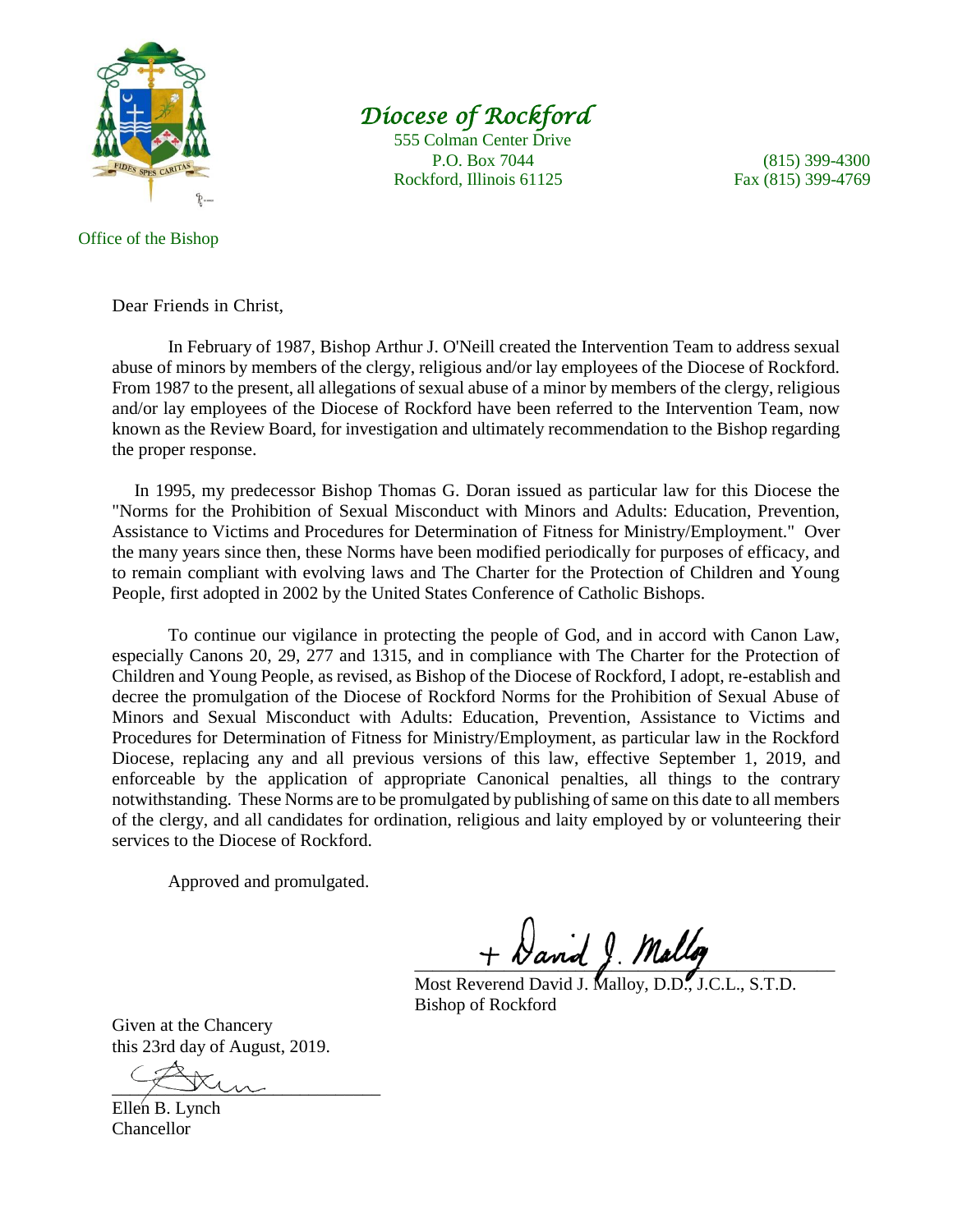#### **ARTICLE ONE DIOCESAN POLICY ON THE PROHIBITION OF SEXUAL ABUSE OF MINORS AND SEXUAL MISCONDUCT WITH ADULTS**

**1.1 Statement of Policy**. The Catholic Diocese of Rockford is committed to maintaining an environment that encourages and fosters appropriate conduct by and among its employees, volunteers, and recipients of services of the Catholic Diocese, as well as respect for individual values and sensibilities. Accordingly, the Catholic Diocese of Rockford intends to enforce this Policy on the Prohibition of Sexual Abuse of Minors and Sexual Misconduct with Adults at all levels falling under the jurisdiction of the Bishop of the Catholic Diocese of Rockford in order to create an environment free from sexual abuse and misconduct. The Catholic Diocese of Rockford will not tolerate, condone, or allow sexual abuse of minors or sexual misconduct with adults, including vulnerable adults, whether engaged in by agents or employees or representatives of the Catholic Diocese of Rockford, volunteers, or other non-employees who conduct business with the Catholic Diocese of Rockford.

#### **1.2 Definitions.**

- (a) "Minor," as used in this policy, means any person under the age of 18 years, as well as any person, regardless of age, who habitually lacks the use of reason.
- (b) "Clergy" and "members of the clergy," as used in this document are defined to include priests and deacons.
- (c) "Candidates for Ordination," as used in this document, are defined to include seminarians and candidates for the permanent diaconate.
- **1.3 Prohibited Conduct**. Sexual abuse of a minor and sexual misconduct with an adult are prohibited by this Policy.
	- (a) Sexual abuse of a minor includes but is not necessarily limited to the following:
		- 1. Physical conduct with a minor that is sexual in nature;
		- 2. A verbal statement to a minor that is sexual in nature, and not exonerated as lawful and proper; and/or
		- 3. Display, sharing, distribution, or transmission, through any means, by the accused to a minor, of sexually oriented pictures, posters, drawings, or other material, that is not exonerated as lawful and proper.
		- 4. For purposes of these Norms, the offense of sexual abuse of a minor is also understood in accord with the provisions of *Sacramentorum sanctitatis tutela* (SST), article 6, which reads: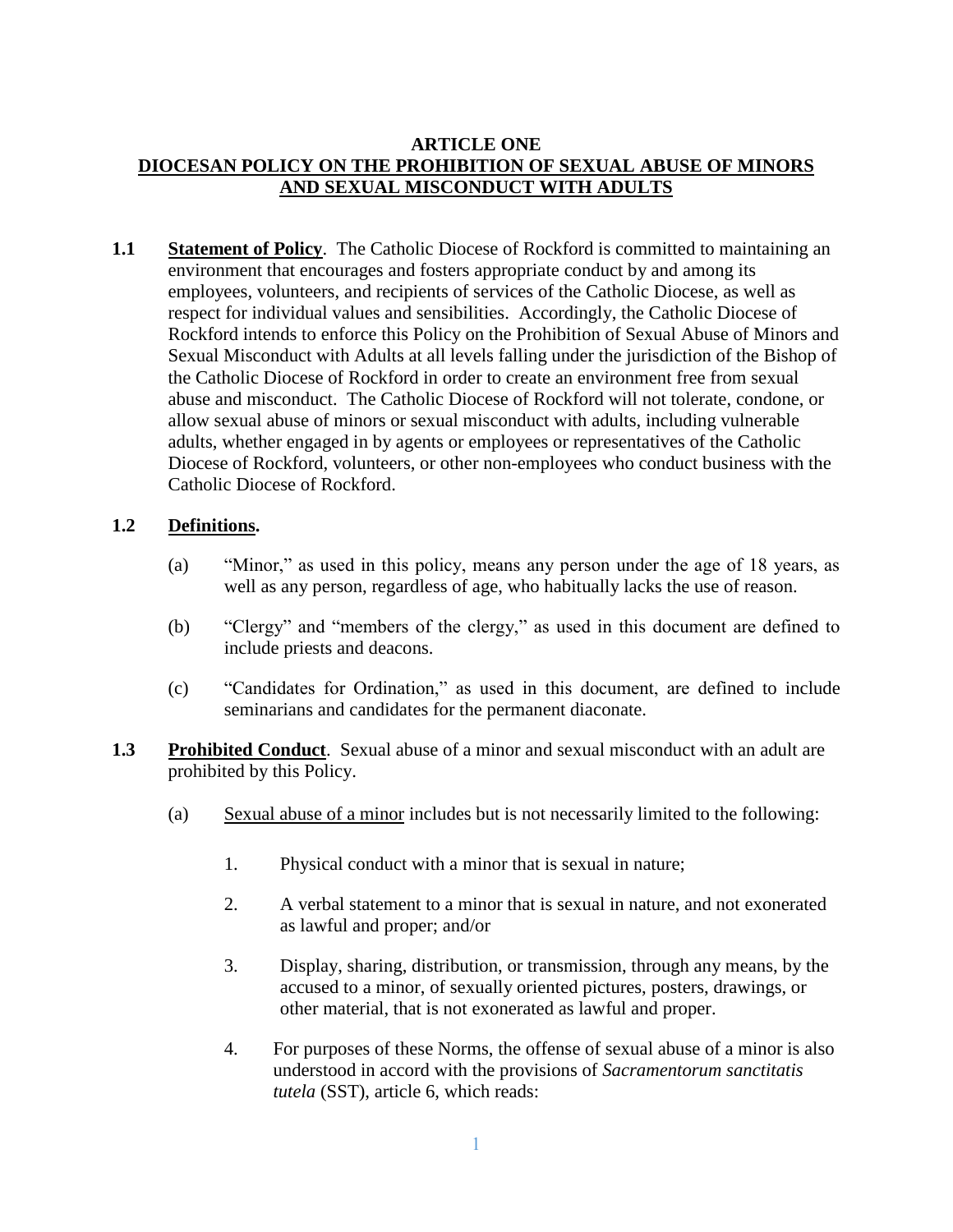*§1. The more grave delicts against morals which are reserved to the Congregation or the Doctrine of the Faith are:*

> *1° the delict against the sixth commandment of the Decalogue committed by a cleric with a minor below the age of eighteen years; in this case, a person who habitually lacks the use of reason is to be considered equivalent to a minor.*

*2° the acquisition, possession, or distribution by a cleric of pornographic images of minors under the age of eighteen<sup>1</sup> , for purposes of sexual gratification, by whatever means or using whatever technology;* 

*§2. A cleric who commits the delicts mentioned above in §1 is to be punished according to the gravity of his crime, not excluding dismissal or deposition.*

If there is any doubt whether a specific act qualifies as an external, objectively grave violation, the writings of recognized moral theologians should be consulted, and the opinions of recognized experts should be appropriately obtained (*Canonical Delicts Involving Sexual Misconduct and Dismissal from the Clerical State*, 1995, p. 6). Ultimately, it is the responsibility of the diocesan Bishop, with the advice of the Review Board, to determine the gravity of the alleged act.

- (b) Sexual misconduct with an adult can take a variety of forms ranging from subtle to overt conduct. At times, the offender may be unaware that his or her conduct is offensive or abusive to others. Such conduct includes, but may not be limited to the following:
	- 1. Conduct with an adult which violates one's marriage vows, priestly vows, or which offends the Church's teachings on chastity outside of marriage;
	- 2. Sexual activity of any kind between a Diocese employee or volunteer and an individual in the employee's or volunteer's ministerial care;
	- 3. Physical touching of another adult which is objectively or subjectively sexually inappropriate;

<sup>&</sup>lt;sup>1</sup> In view of the Circular Letter from the Congregation for the Doctrine of the Faith, dated May 3, 2011, which calls for "mak[ing] allowance for the legislation of the country where the Conference is located," Section III(g), the Diocese applies the federal legal age for defining child pornography, which includes pornographic images of minors under the age of eighteen, for assessing a cleric's suitability for ministry and for complying with civil reporting statutes.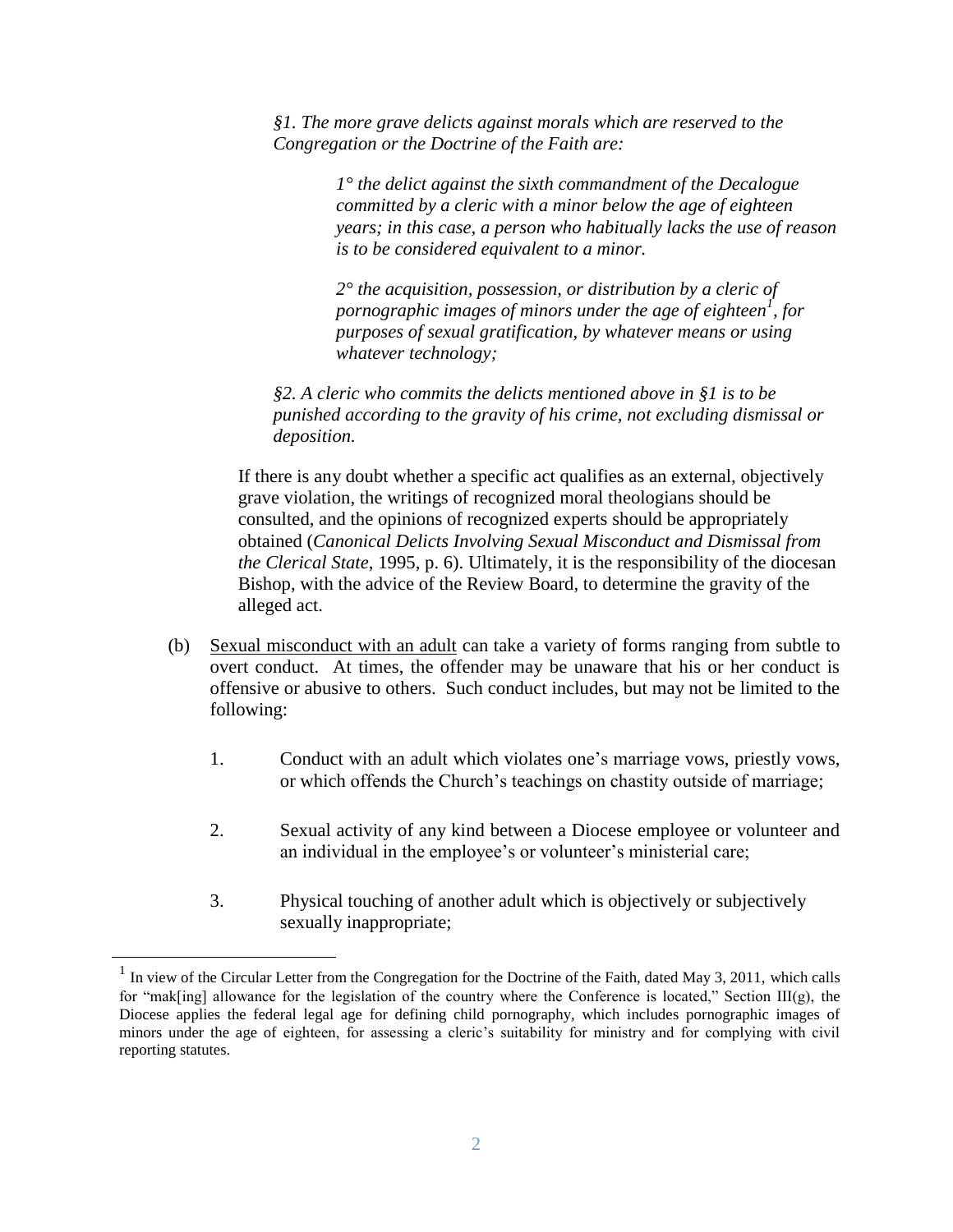- 4. Sexually oriented or sexually degrading comments, or sexually suggestive jokes;
- 5. Preferential treatment or a promise of preferential treatment to an adult in exchange for sexual conduct or dates;
- 6. The denial or threat of denial of privileges, benefits, or entitlements to an adult if or because that adult refuses to consent to sexual conduct;
- 7. The denial or threat of denial of employment or advancement or humane treatment of an adult for that adult's refusal to consent to sexual conduct;
- 8. The creation, display, sharing or transmission by the accused to the adult, through any means, of sexually oriented pictures, posters, drawings, or tangible material that is not exonerated as lawful and proper;
- 9. Persistent or repeated unwelcome flirting, persistent or repeated unwelcome pressure for dates, or persistent or repeated unwelcome sexually intimidating conduct by the accused; and/or
- 10. Acquisition, possession, or distribution of pornographic images, for purposes of sexual gratification, by whatever means.
- (c) Retaliation in any way against anyone who in good faith has complained about conduct prohibited by this Policy is a violation of this Policy, whether the complaint relates to conduct against the individual raising the complaint or against another individual.
- **1.4 Sexual Misconduct with Adults**. While the *Charter for the Protection of Children and Young People* specifically addresses the matter of sexual abuse of a minor, these Norms apply to situations involving allegations of sexual misconduct with an adult as well as sexual abuse of a minor that are brought to the attention of the Review Board by the Diocesan Bishop.
- **1.5 Individuals Covered by this Policy**. This policy governs the conduct of all employees (both full-time and part-time), clergy, candidates for ordination, religious, and volunteers of the Catholic Diocese of Rockford. Where appropriate, the remedies set forth in this Policy apply to victims of sexual misconduct with adults and sexual abuse of minors, and, where appropriate, to parents, siblings, spouses, and children of such persons.
- **1.6 Response to Reports of Alleged Sexual Abuse of a Minor**. When an allegation of sexual abuse of a minor is made to the Catholic Diocese of Rockford, an investigation into the allegation will promptly begin, unless a law enforcement agency investigates the allegation. See Section 1.7(g) for additional information. Where deemed appropriate, the Catholic Diocese of Rockford will offer to the victim of the alleged sexual abuse, and/or to the parents, siblings, spouse, or children of the victim, and the accused, counseling or therapy, spiritual assistance, and/or where available, support groups and other social services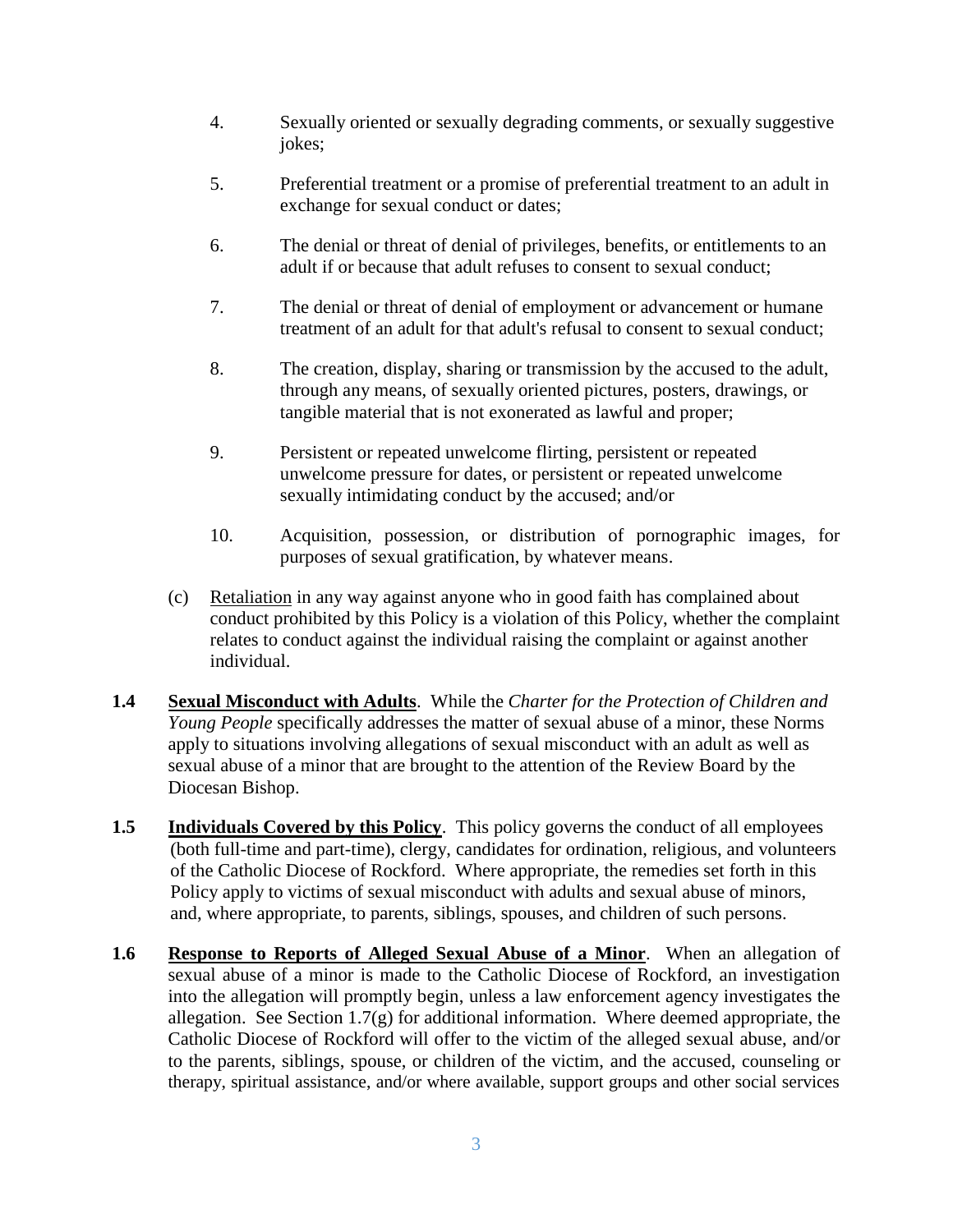agreed upon by the victim and the Diocese, which, in the sole discretion of the Diocese, may be funded in whole or in part by the Diocese.

To the extent psychological counseling is offered by the Catholic Diocese of Rockford, the victim and/or the covered relatives of the victim will usually be referred by the Catholic Diocese of Rockford to an entity which provides psychological counseling by properly degreed therapists, who are licensed/certified in and by the State of Illinois, and such therapists may include those on the staff of Diocesan institutions, including but not limited to Catholic Charities. The victim may also choose his or her own counselor.

In the event that, prior to the date that the Catholic Diocese of Rockford offers psychological counseling to the victim and/or the covered individuals, counseling has commenced with another provider of these services, which, in the sole discretion of the Catholic Diocese of Rockford are deemed to be similarly qualified with the provider to which the Diocese would have referred the victim and/or covered individuals, the Catholic Diocese of Rockford will fund the counseling with the initial provider to the extent the counseling would have been funded with a provider to whom the Catholic Diocese of Rockford would have referred the victim and/or the covered individuals.

However, where the victims and/or the covered individuals have coverage through their own independent health insurance providers, they shall assist in the funding of the counseling offered by the Catholic Diocese of Rockford. The extent of the assistance in funding required of the recipients of the counseling will be determined on a case-by-case basis, by the Diocese.

The Catholic Diocese of Rockford reserves the right to terminate any and all funding for counseling which is offered by the Diocese to any victim of alleged sexual abuse of a minor and/or other individuals covered by this Policy. In deciding whether to continue Diocese funding for psychological counseling, the Bishop may consult with the Review Board and/or engage the services of a third party to conduct a utilization review, in much the same manner as a health care insurer submits medical records to a health care review specialist for a utilization review. Additionally or alternatively, the Bishop may elect to consult with the therapist of the victim and/or the covered individuals, and the recipient of the counseling shall cooperate in releasing such information, in the Diocese's review of whether to continue funding of the counseling.

#### **1.7 Investigation of Alleged Sexual Abuse**.

(a) A relationship of trust and confidence between members of the Diocese of Rockford and all the followers of Jesus Christ is essential to the successful accomplishment of its goals. All members and affiliates whether paid or unpaid are expected to conduct themselves at all times in such a manner that is consistent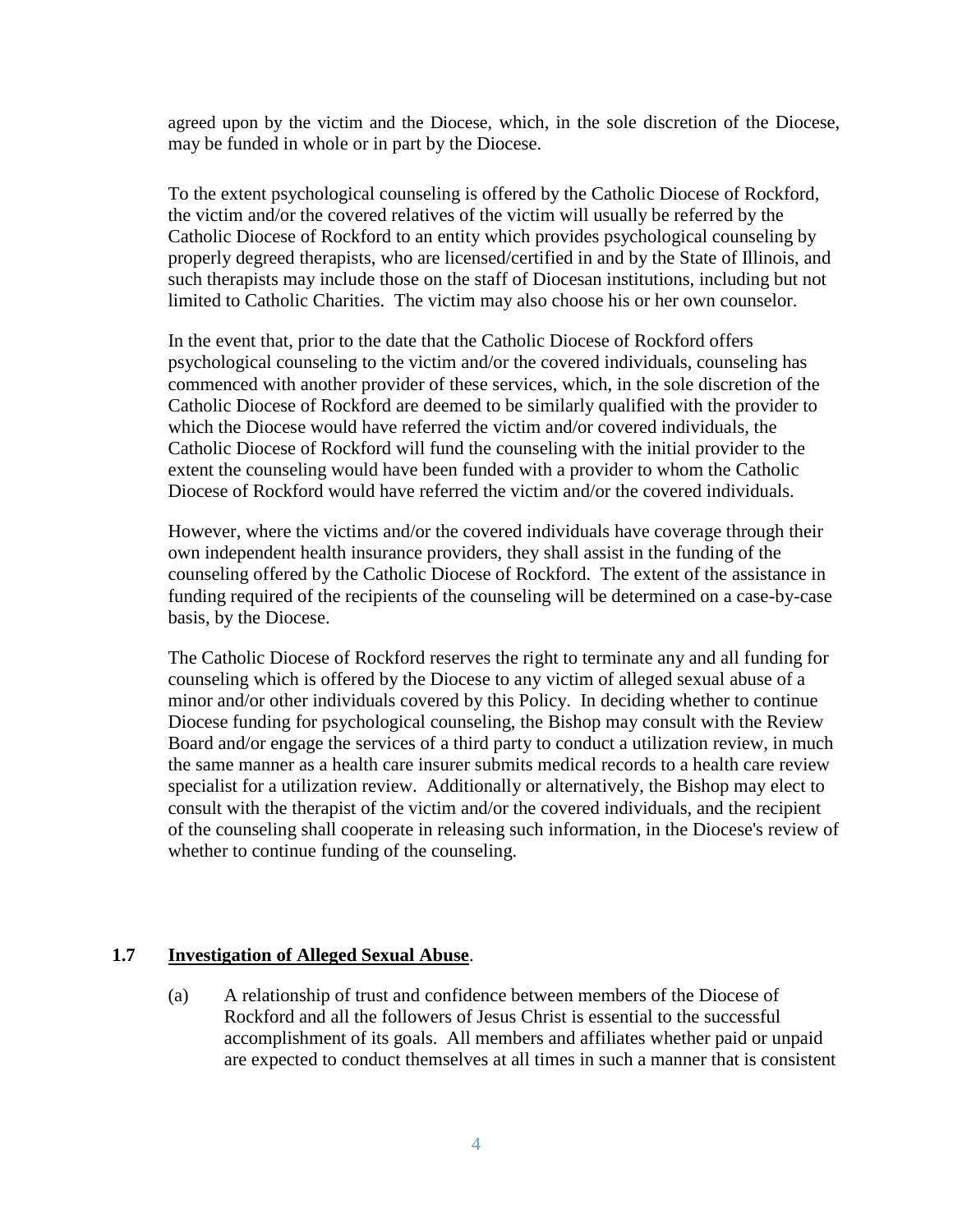with the laws of the State of Illinois and with the laws and policies of the Diocese of Rockford.

- (b) It is essential that members of the Diocese of Rockford and the general public have confidence in the administrative procedures of the Diocese of Rockford. If the integrity and efficiency of the Diocese is to be maintained, allegations of sexual abuse of a minor against an employee, clergy member, or volunteer of the Diocese shall be thoroughly and expeditiously investigated to the extent possible, and except as otherwise provided in paragraph 1.7(g), *infra*.
- (c) Complaints of sexual abuse of a minor made against any individual covered by this Policy and investigated by the Diocesan Review Board shall be done so with objectivity, fairness and justice. Such investigations in no way preclude the Diocesan Bishop from observing the requirements of Canon law as prescribed in Canons 1394 and 1395.
- (d) On completion of an investigation by the Review Board of a complaint against a lay employee, volunteer, a religious, candidate for ordination, or a member of the clergy, the case will be placed in one of four categories.

| <b>UNFOUNDED</b>     | Complaint or incident is false and not<br>factual           |
|----------------------|-------------------------------------------------------------|
| <b>EXONERATED</b>    | Incident did occur, but the action was<br>lawful and proper |
| <b>NOT SUSTAINED</b> | Insufficient evidence to prove or disprove<br>the complaint |
| <b>SUSTAINED</b>     | Complaint is supported by sufficient<br>evidence            |

- (e) All investigations conducted by the Review Board will conclude with an opinion, in report form, as to the nature of the complaint and any recommended actions involving the principals. The report will be forwarded to the Bishop for final review and action, if required.
- (f) The Diocese will investigate all allegations brought to its attention, except as provided in paragraph 1.7(g), *infra,* regardless of the statute of limitations.
- (g) The obligation of the Diocese to investigate allegations of sexual abuse of a minor shall be affected by the involvement of law enforcement in the matter. In the event that a law enforcement agency begins an investigation of the allegation, the Diocese will refrain from investigating so as not to interfere with the law enforcement agency's investigation. Whether the Diocese decides to investigate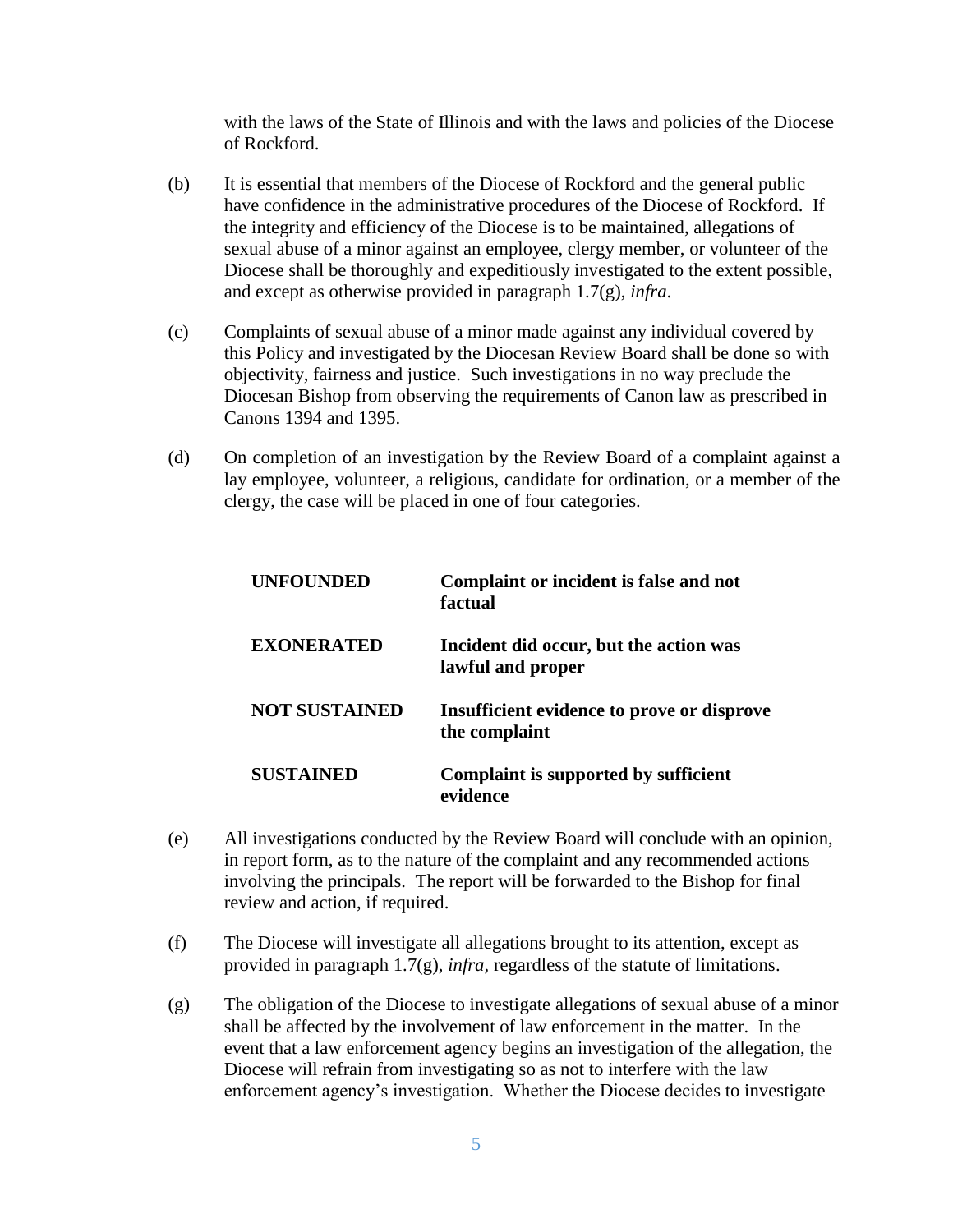an allegation into which a law enforcement agency has concluded its investigation, shall be determined on a case-by-case basis, and based on circumstances of the particular case, including but not limited to whether the Diocese has been informed by the agency of the substance of the investigation, whether all relevant witnesses were interviewed, and/or other circumstances of the particular case.

- **1.8 Reports to the Diocese Hotline**. Individuals governed by this Policy are required to report all known or suspected allegations of sexual abuse of a minor, against a member of the clergy, an employee of the Diocese, or a volunteer of the Diocese. . To report sexual abuse of a minor or sexual misconduct with an adult to the Diocese of Rockford, write to the Diocese of Rockford at reportsexualabuse@rockforddiocese.org, or call the Diocese's confidential hotline number: (815)293-7540.
- **1.9 Abused & Neglected Child Reporting Act**. The Illinois Abused and Neglected Child Reporting Act requires a mandated reporter to report suspected child abuse, including child sexual abuse to the Illinois Department of Children and Family Services at its tollfree hotline number: 1-(800) 252-2873 also known as 1-(800)25-ABUSE, where the mandated reporter has reasonable cause to believe that a child has been abused or neglected. A mandated reporter is one who has direct contact with minors in the performance of his or her duties on behalf of the Diocese of Rockford. Thus, a mandated reporter shall report suspected abuse, whether physical or sexual, to a minor child inflicted by a parent or someone else who is responsible for the welfare of the child. Under the statute, a child is any person under the age of 18, unless legally emancipated by reason of marriage or entry into a branch of the Armed Forces.

Mandated reporters include school personnel such as principals, teachers, school nurses, guidance counselors, librarians, classroom aides, before- and after-care personnel and others; social workers; and recreation program or facility personnel, such as coaches. Parish workers are also mandated reporters if their job duties entail direct contact with minors. Hence, parish secretaries, youth ministers, and religious education directors and catechists are mandated reporters. Anyone involved in the school system, whether it be a volunteer, bus driver, maintenance worker, cafeteria worker, teacher, teacher aide, or other school position, is a mandated reporter. In the counseling area, a counselor's discovery of suspected abuse of a minor is not covered by the confidentiality counselors owe to their clients. Counselors must report suspected child abuse. Members of the clergy are also mandated reporters of suspected allegations of sexual abuse of a minor, except when the information has been obtained under the seal of confession, or in the clergy member's capacity as spiritual director. (735 ILCS 5/8-803).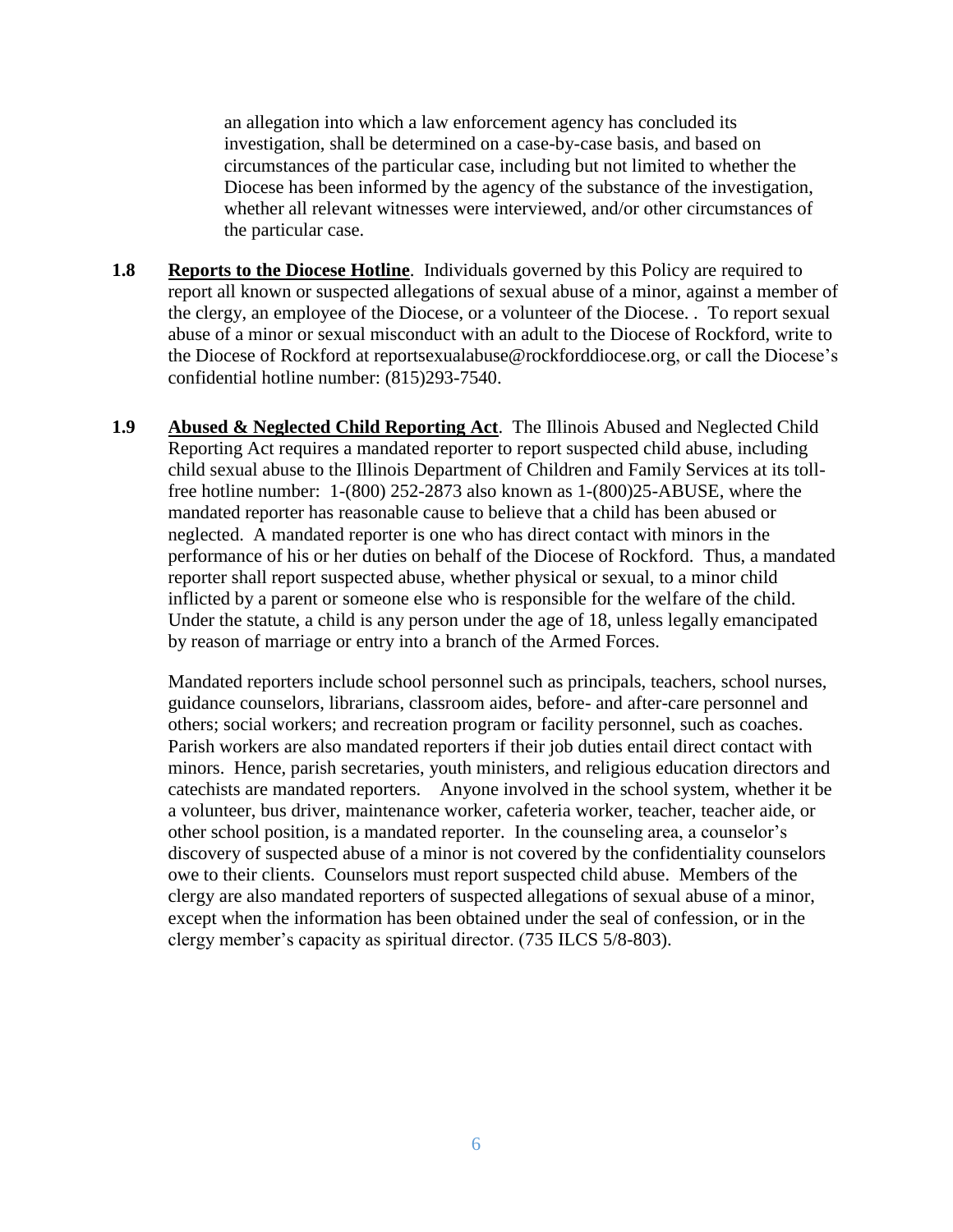The report is to be made immediately to both the Illinois Department of Children and family Services, 1-(800) 252-2873/1-(800)25-ABUSE, and the Diocese's sexual abuse hotline number,  $(815)293-7540$ . A priest in the sacramental forum of Confession is not bound by this Act. Members of the clergy are required to report suspected child sexual abuse, except where the information was obtained in a manner that is protected by the priest-penitent privilege.

A mandated reporter who has reasonable cause to believe that a minor is being abused or neglected, is required by law to report the suspected abuse or neglect to the Department of Children and Family Services ("DCFS") by calling its hotline number: 1-800-25- ABUSE. In addition to making a report to DCFS, the mandated reporter is required by these Norms to also make a report of sexual abuse of a minor to the Diocese by calling its hotline: 815-293-7540 or writing to the Diocese at

reportsexualabuse@rockforddiocese.org. A mandated reporter is also urged to make a report to a law enforcement agency -- the police department or sheriff's department or State's Attorney's Office -- of the county in which the alleged abuse occurred.

#### **ARTICLE TWO GENERAL PROVISIONS**

- **2.1 Establishment of Policy**. Sexual abuse of a minor or misconduct with an adult by a clergy member, candidate for ordination, religious, lay employee or volunteer violates human dignity, ministerial commitment and the mission of the Catholic Church:
	- (a) The Diocese establishes these policies and procedures primarily to review the fitness for ministry or employment or volunteer affiliation of any clergy member, candidate for ordination, religious or lay person accused of sexual abuse of a minor. While the *Charter for the Protection of Children and Young People* specifically addresses the matter of sexual abuse of a minor, these Norms apply to allegations involving misconduct with an adult as well. The policies and procedures involve the people of the Church in a substantive role;
	- (b) The policies and procedures shall be fair and responsive to the pastoral needs of the victim, the victim's family, the community, and the accused. The policies and procedures shall facilitate cooperation and avoid interference with civil authorities responsible for investigating allegations of sexual abuse of a minor. The primary purposes of these policies and procedures are the safety of children, the wellbeing of the community, and the integrity of the Church; and
	- (c) The Diocese shall publish its policy and procedure related to the prohibition of sexual abuse of a minor on its website and otherwise as appropriate.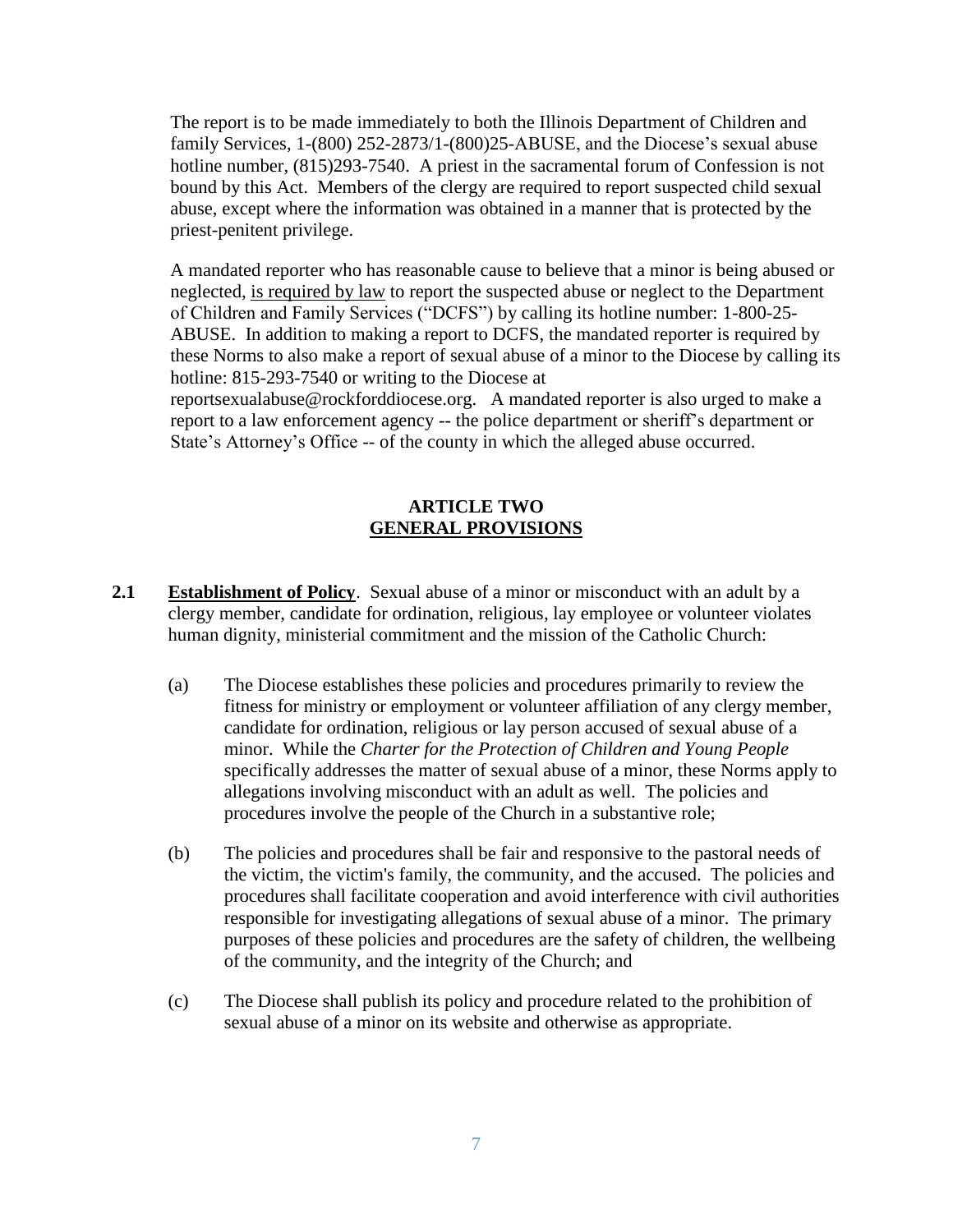- **2.2 Funding, Staff and Facilities**. The Diocese shall provide sufficient funding, staff and facilities to assure the effective implementation of the programs established by these provisions.
- **2.3 Education of Members of the Clergy, Candidates for Ordination, Religious and**  Laity. The Diocese requires appropriate training in the prevention and detection of sexual abuse of a minor for the continuing education of members of the clergy, candidates for ordination, religious and laity. The Diocese remains committed to requiring strong programs for both initial and ongoing formation of its seminarians, priests, and deacons in the areas of chastity and celibacy.
- **2.4 Review and Amendment**. At least once biennially, or earlier if circumstances warrant, the Review Board established in Article Five shall review these policies and procedures and make any recommendations for amendment to the Bishop. The Bishop may amend these policies and procedures at any time upon the recommendation of the Review Board or at his own initiative.

#### **ARTICLE THREE ASSISTANCE TO THOSE AFFECTED**

In a timely manner, as the circumstances of the allegation require, the Diocese shall make appropriate assistance available to those who may be affected by the alleged sexual abuse of a minor by a clergy member, religious, lay employee or volunteer.

**3.1 Assistance to Victim**. The Diocese shall designate a Victim Assistance Coordinator who, promptly and as the circumstances of the allegation require, shall minister to the victim, victim's family or other persons affected. The minister shall identify professional and other resources and make them available to aid in the care of a victim or other person. Through pastoral outreach to victims and their families, the bishop or his representative will offer to meet with the victim, to listen with patience and compassion to the victim's experiences and concerns, and to share the "profound sense of solidarity and concern" expressed by Pope John Paul II in his Address to the Cardinals of the United States and Conference Officers. This pastoral outreach by the bishop or his delegate will also be directed to faith communities in which the sexual abuse occurred.

**3.2 Assistance to Community**. The Diocese shall encourage and cooperate with programs for outreach to communities affected. The programs shall promote healing and understanding.

**3.3 Assistance to Accused**. In the event that a clergy member, candidate for ordination, religious, lay employee or volunteer is accused of sexual abuse of a minor or sexual misconduct with an adult, it is the responsibility of the accused to obtain his/her own legal counsel. An accused may be requested to seek, and may be urged voluntarily to comply with, an appropriate medical and a psychological evaluation, counseling, and/or a treatment program.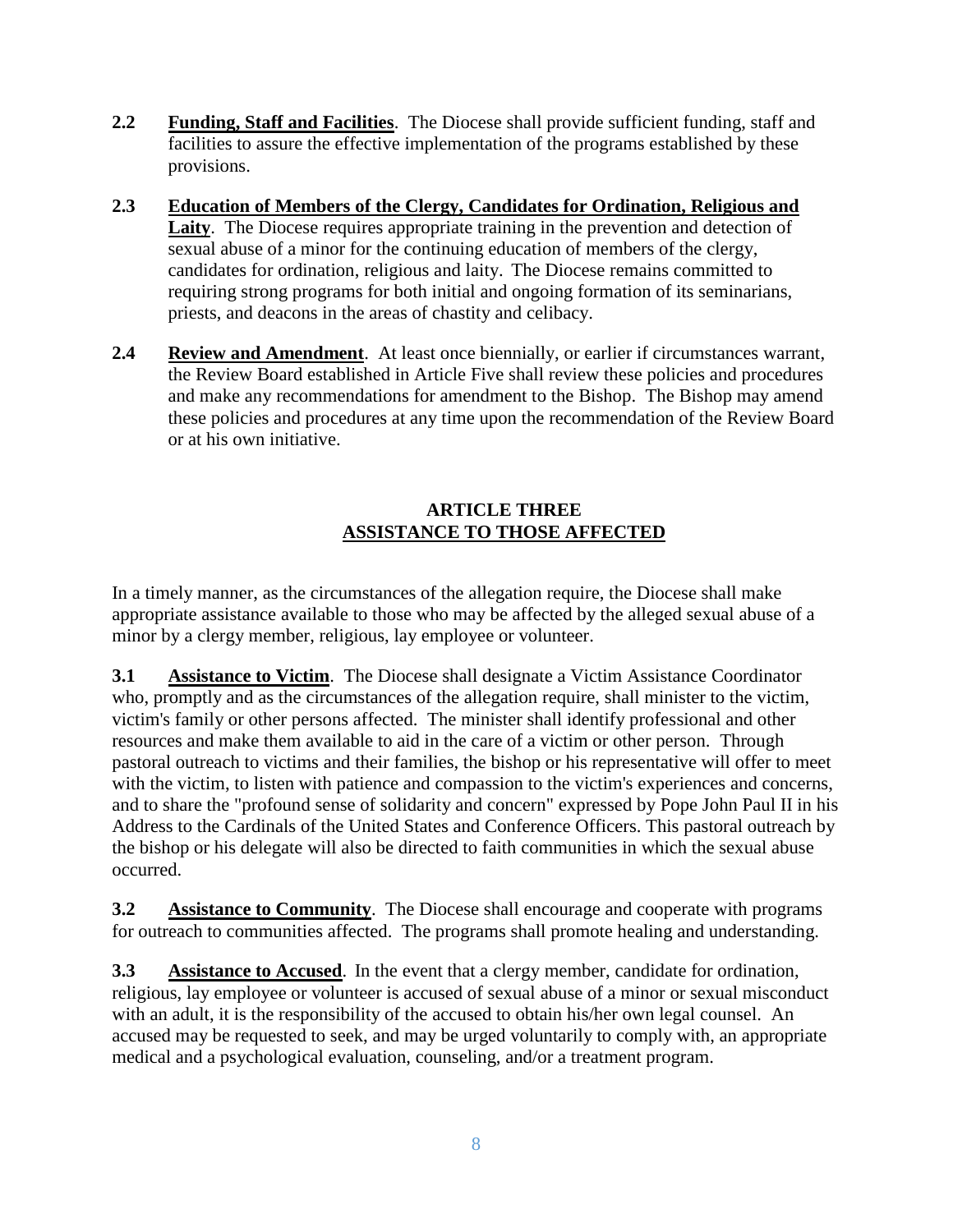#### **ARTICLE FOUR SCREENING, FORMATION, EDUCATION & ASSIGNMENT TO MINISTRY/EMPLOYMENT**

#### **4.1 Screening and Education of Members of the Clergy, Candidates for Ordination,**

**Religious, and Laity.** The Diocese shall require on-going programs for the screening and education of seminarians and the continuing education of members of the clergy, candidates for ordination, religious and laity in matters related to sexuality and sexual abuse and misconduct.

- (a) Psychological Report. Consistent with applicable ethical, canonical and legal principles and as soon as may be appropriate, a full psychological report of each seminarian shall be obtained. In addition to general psychological fitness for ordination and ministry, the report should identify tendencies of pedophilia or ephebophilia, where present in the individual. The psychological report shall be maintained as part of the seminarian's permanent personnel file. The report may be updated as necessary or appropriate;
- (b) Development Programs. The Diocese of Rockford shall expect seminaries to offer, as part of their formation programs, age appropriate courses and components that deal in depth with psychological development, including both moral and deviant sexual behavior, with emphasis on the implications of making moral choices in accord with Church teaching and priestly commitment; and The Diocese remains committed to requiring strong programs for both initial and ongoing formation of its seminarians, priests, and deacons in the areas of chastity and celibacy.
- (c) Acknowledgement. Every clergy member, candidate for ordination, religious or lay person who holds an assignment or an employed or volunteer position within the Diocese shall acknowledge in writing that he/she has read and is familiar with the Diocesan policies and procedures regarding the prohibition of sexual abuse of minors and sexual misconduct with adults. The acknowledgement will be maintained in the person's personnel file.
- **4.2 Relationship with Religious Communities**. The Diocese's protocol applicable to religious communities whose members maintain or seek faculties or employment in the Diocese, and applicable when the Diocese receives an allegation against a member of a religious community, is the following:
	- (a) The community will abide by the Diocesan policies and procedures relating to sexual abuse of minors and sexual misconduct with adults.
	- (b) The community must provide a copy of its own policies and procedures to the Vicar for Clergy & Religious; and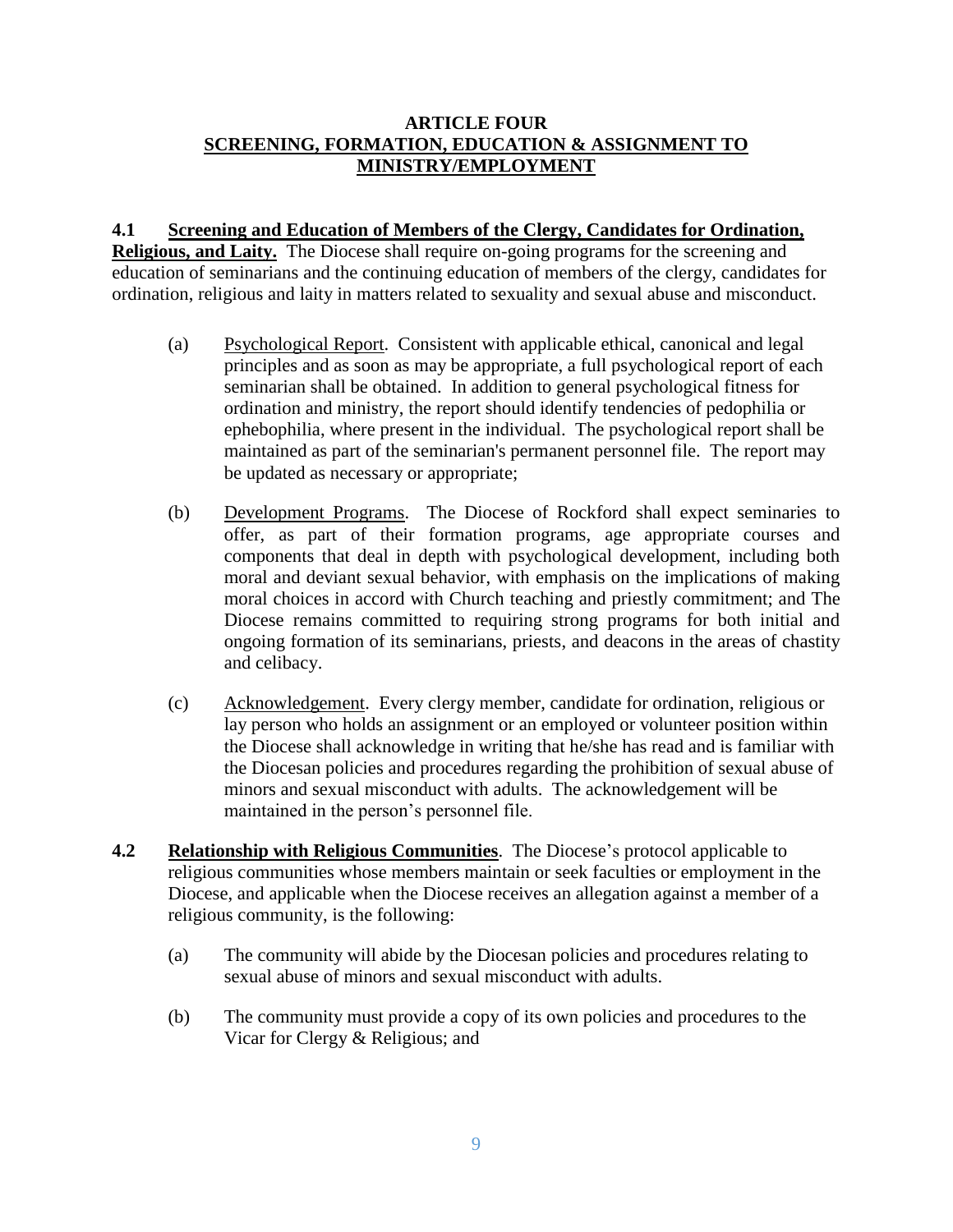- (c) As to each candidate presented for faculties or employment in the Diocese, the presenting community shall provide a written statement about the person's status, background, character and reputation, and certifying that the community is unaware of anything in the member's background which would render him unsuitable to work with minors or adults. In the case of any incident of sexual abuse of a minor or sexual misconduct with an adult, the presenting community shall submit to the Vicar for Clergy & Religious a comprehensive report of the allegation, the investigation, and its disposition.
- (d) If the Diocese receives an allegation of sexual abuse of a minor against a member of a religious community, the Diocese shall promptly notify the religious community and obtain confirmation that the religious community will investigate. The accused will be removed from any assignment with the Diocese.

#### **4.3 Extern Clergy members**.

- (a) Extern clergy members are priests and deacons not affiliated with the Diocese of Rockford who work in the Diocese of Rockford, usually on a temporary basis.
- (b) The Diocese shall review, and if necessary, revise its policies affecting extern clergy members who seek or maintain faculties in the Diocese. Before an extern clergy member may receive faculties in the Diocese, his proper Ordinary shall provide a written statement certifying that the clergy member's diocese is unaware of anything in the clergy member's background which would render him unsuitable to work with minors or adults. In the case of any incident of sexual abuse of a minor or sexual misconduct with an adult, the clergy member's proper Ordinary shall submit to the Vicar for Clergy & Religious a comprehensive report of the allegation, the investigation, and its disposition.
- (c) If the Diocese receives an allegation of sexual abuse of a minor against an extern clergy member, the Diocese shall promptly notify the proper Ordinary and obtain confirmation that the extern clergy member's Ordinary will investigate. The accused will be removed from any assignment with the Diocese.
- **4.4 Review by the Bishop**.If an alleged or confirmed incident of sexual abuse of a minor or sexual misconduct with an adult is disclosed in connection with the presentation of a religious priest or woman, or application of a priest from another diocese, the Vicar for Clergy & Religious shall refer the matter to the Bishop of the Diocese of Rockford, who shall apply the standards for return to ministry or employment contained in Articles Five and Six.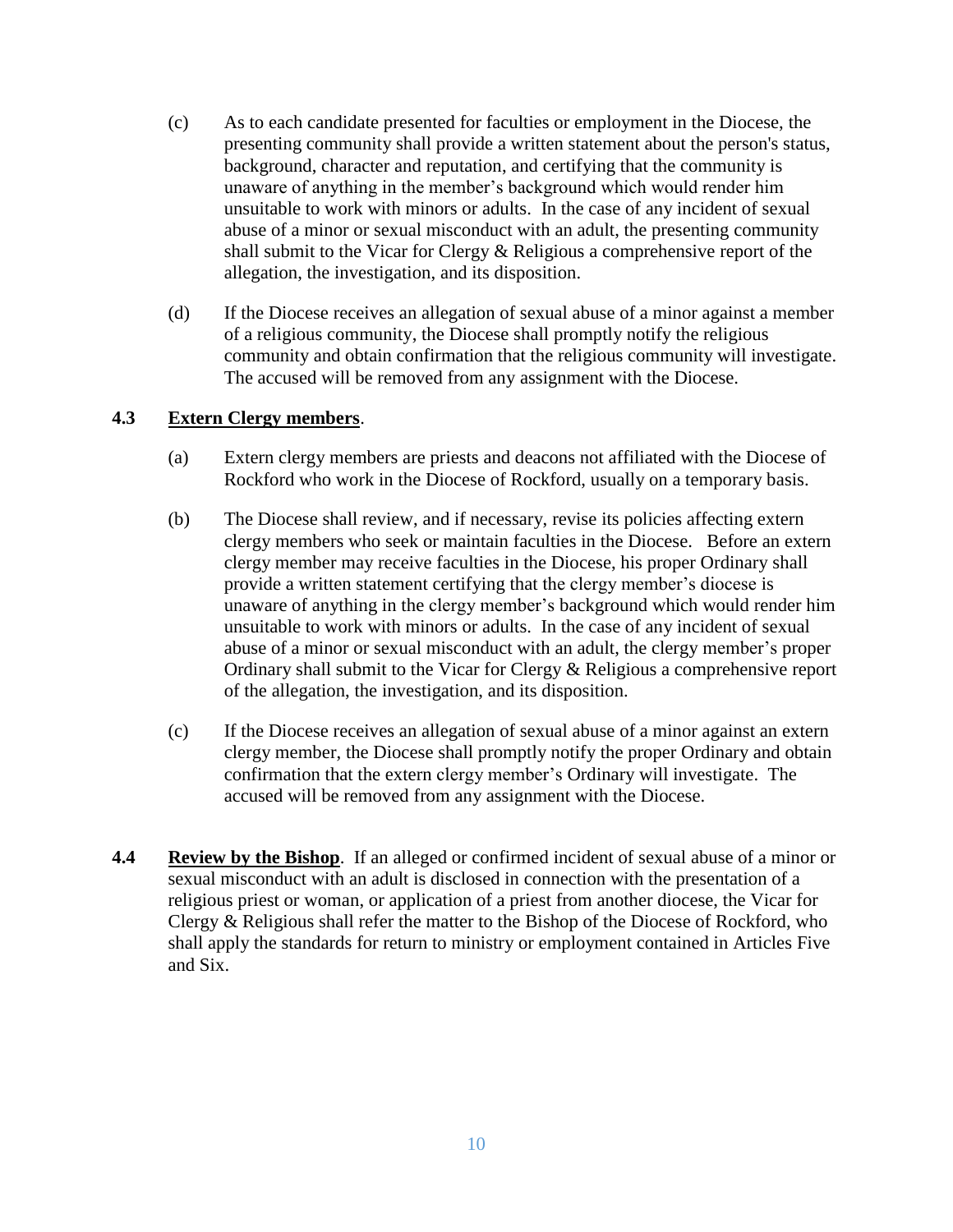#### **ARTICLE FIVE REVIEW PROCESS FOR CONTINUATION OF MINISTRY/EMPLOYMENT**

- **5.1 Establishment of Process**. Determination and recommendations regarding the continuation of ministry or employment of any clergy member, candidate for ordination, religious or lay person who is the subject of an allegation of sexual abuse of a minor or sexual misconduct with an adult or the return to ministry or employment of a clergy member, candidate for ordination, religious or lay person withdrawn by reason of such an allegation shall be made to the Bishop according to the consultative and advisory process established in Articles Five and Six herein.
- **5.2 Compliance and Cooperation**. All persons associated with the Diocese are expected to cooperate with the civil authorities, comply with legally established reporting requirements, and otherwise conduct themselves as good citizens. In addition, the Diocesan clergy and all religious, lay employees and volunteers working for the Diocese shall comply fully with the letter and spirit of this process. These individuals are expected to report promptly allegations of sexual abuse of a minor to the Diocese, unless prohibited by applicable Church law, by contacting the hotline number (815-293-7540) or writing to the Diocese at reportsexualabuse@rockforddiocese.org. Members of the clergy, candidates for ordination, religious and laity working or volunteering in the Diocese are expected to cooperate with the process consistent with their particular status within the Diocese. All people of good will who may have to relate to the process are asked to do so with understanding and sensitivity for its goals. Clergy members are mandated reporters under the Illinois Abused and Neglected Child Reporting Act, except where the information was obtained in a manner that is protected by the priest-penitent privilege. In addition to making a report to the Diocese by contacting the hotline number (815-293-7540) or writing to the Diocese at reportsexualabuse@rockforddiocese.org, if the individual learning of the alleged abuse is a mandated reporter and the abuse involves a minor, the individual is required under Illinois law to report the abuse to the Department of Children and Family Services Hotline number, which is 1-800-25- ABUSE. Moreover, all individuals who make a report to the Diocese by calling the hotline number (815-293-7540) or emailing the Diocese at [reportsexualabuse@rockforddiocese.org](mailto:reportsexualabuse@rockforddiocese.org) are encouraged to make a report of the sexual abuse of a minor to the police department of the county in which the alleged act occurred.
- **5.3 Diocesan Review Board**. The recommendations described in Article 5.1 shall be made to the Bishop by the Diocese of Rockford Review Board:
	- (a) Membership. The membership composition of the Review Board shall not be inconsistent with that required by the *Essential Norms* accompanying the *Charter for the Protection of Children and Young People*, as those documents may be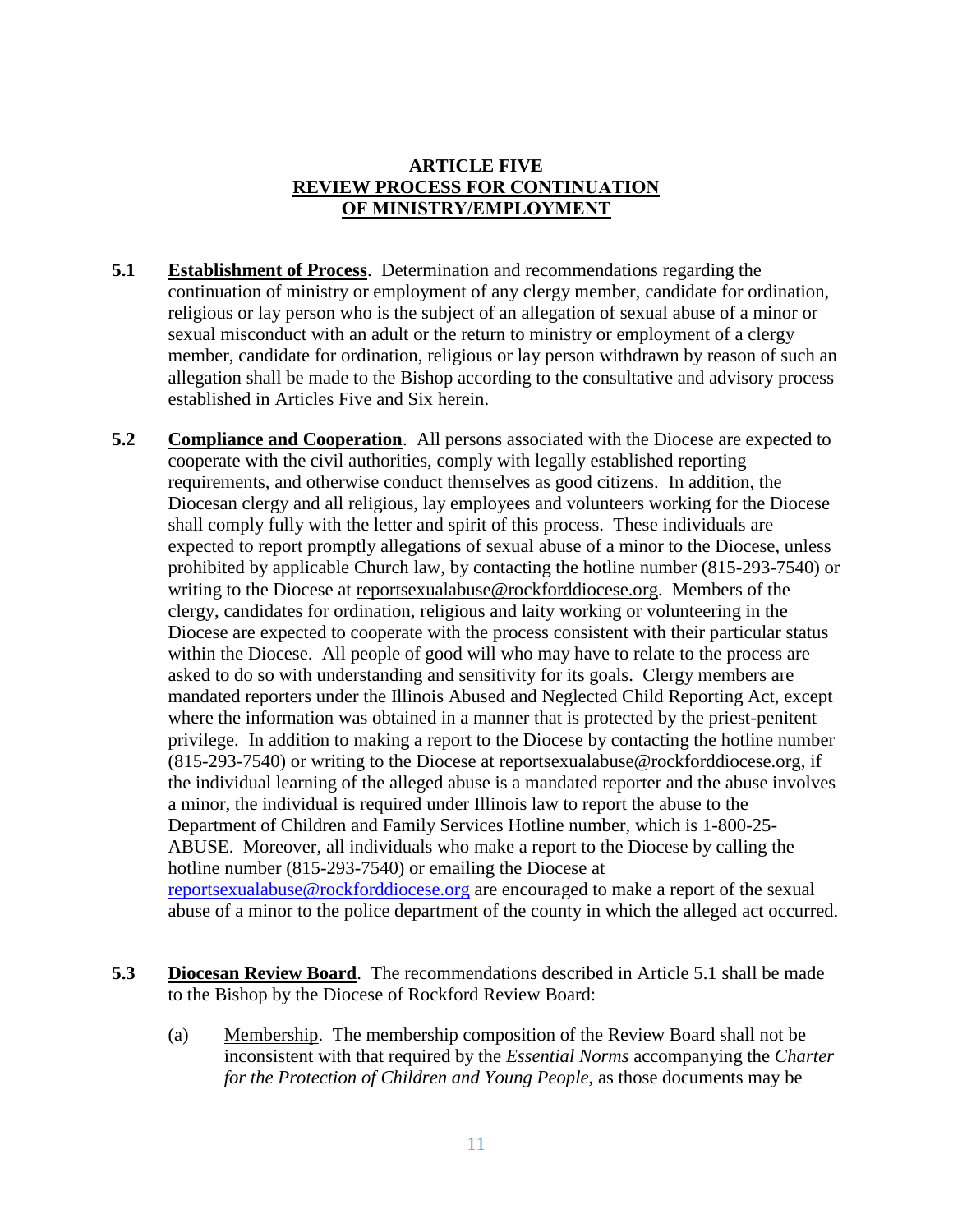amended from time to time. As of the effective date of the current revision of the Diocese of Rockford's Norms, the *Essential Norms* requires a minimum of five members, that the majority of members shall be lay people not in the employ of the Diocese, one priest who is an experienced and respected pastor in the Diocese, and one person with particular expertise in the treatment of sexual abuse of minors. All lay Catholic members shall be practicing, active Catholics of outstanding integrity and good judgment in full communion with the Church.

- (b) Legal Advisor to the Board. The Diocese's General Counsel shall serve as legal advisor to the Board and shall not be a member of the Review Board.
- (c) Term. The appointment and term of each Review Board member shall be determined by the Bishop.
- (d) Officers. The Bishop shall designate one member as chairperson and one member as vice chairperson. The chairperson will ordinarily convene and preside at meetings of the Review Board in accordance with the will of the Review Board. The vice chairperson will perform these functions when the chairperson is unable to do so.
- (e) Voting and Non-Voting Members. All members of the Review Board shall be voting members, except the Diocesan Investigator, who shall be an *ex officio* nonvoting member of the Review Board.
- (f) Relationship with Bishop. The Review Board shall serve as the principal agent of the Bishop in making the recommendations contemplated by these policies and procedures. The Review Board is not accountable to other officials of the Diocese except as may be necessary for the efficient administration of its business.
- (g) Compensation. None of the members of the Review Board shall receive compensation for their services, but all members shall be reimbursed for their necessary expenses.
- (h) Ouorum and Majority fo<u>r Doing Business</u>. A majority of the then-incumbent members of the Review Board shall constitute a quorum and the concurrence of not less than five members of the Review Board shall be necessary for a recommendation.
- (i) Meetings.
	- 1. Generally. The Review Board shall conduct its business at meetings, which shall be scheduled as often as necessary to perform its duties in a timely manner, as the circumstances of the allegation require. The Review Board ordinarily will meet in person but may meet by telephone conference call. The members of the Review Board shall not discuss the business of the Review Board or information presented to the Review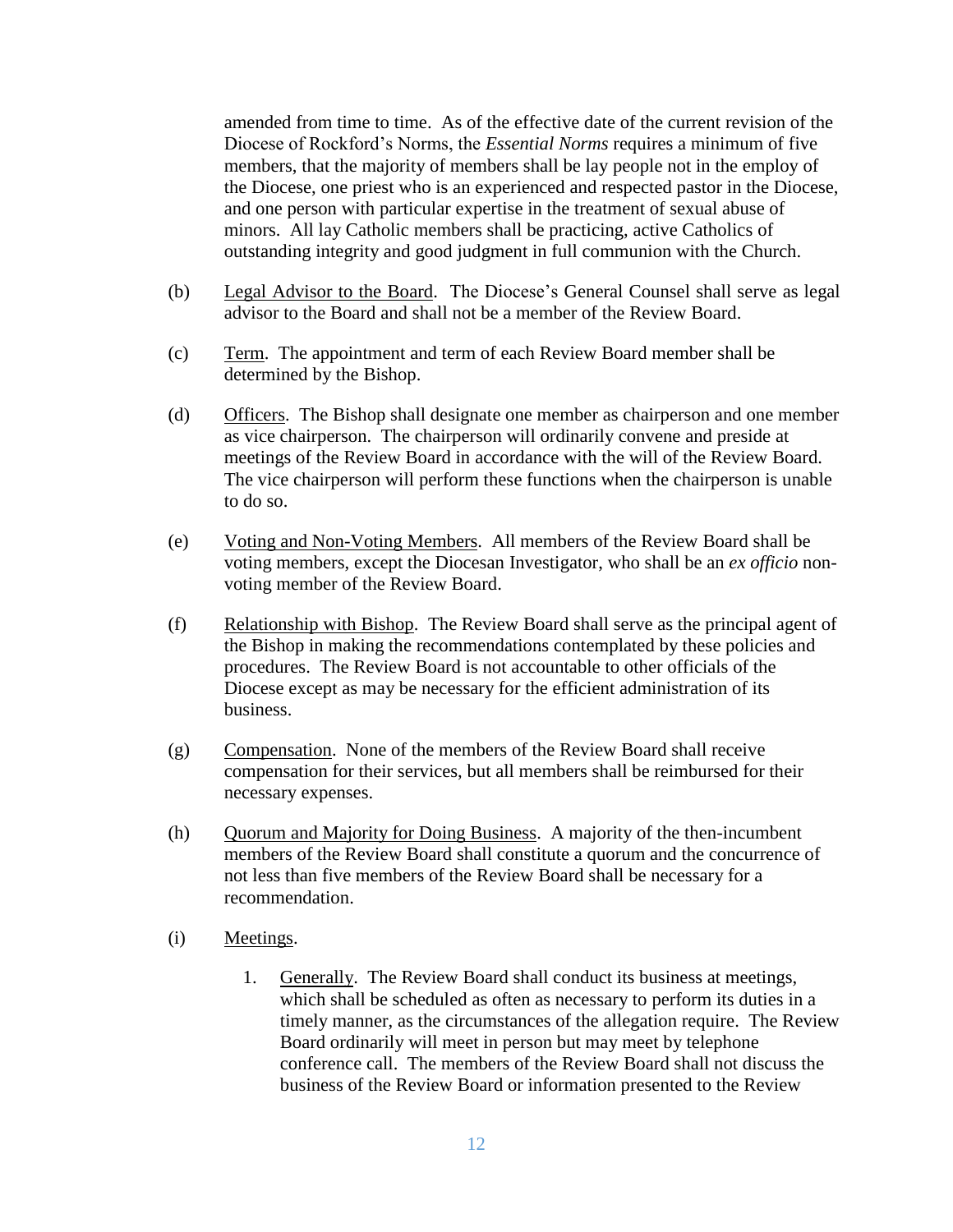Board outside Review Board meetings, except that the Diocese's General Counsel may communicate with Review Board members as required by this process or otherwise as appears appropriate.

- 2. Attendance. A majority of the Review Board members shall attend those portions of meetings during which information is presented to the Review Board and the Review Board makes its recommendation. In addition to attendance by the Review Board members, the Diocesan Investigator, Diocese's General Counsel, Vicar for Clergy & Religious and Victim Assistance Coordinator shall attend all meetings of the Review Board, to the extent they are not otherwise members thereof. All other persons may attend meetings only upon the invitation or consent of the Review Board and the Diocese's General Counsel, and subject to limitations as the Review Board and Diocese's General Counsel might require.
- 3. Nature of the meetings. The meetings shall reflect the pastoral character of this process which is consultative and advisory, not adversarial and adjudicative. The meetings, including First Stage, Second Stage, and Supplementary Reviews, are not hearings. They are sessions at which the Review Board receives and considers information, deliberates, and formulates its recommendations. The Review Board may, in its discretion, limit the information it receives or considers, and the rules of evidence shall not strictly apply.
- 4. Right to Counsel. Nothing in these policies and procedures shall be interpreted as to abridge an individual's right to legal or canonical counsel. If the Review Board invites or permits someone to attend a meeting or a portion of a meeting, that person may appear with counsel or, in the Review Board's discretion which shall be exercised liberally, such other advisers for whom the person may in advance of the meeting request the Review Board's consent. The Review Board shall not permit the participation of counsel or an advisor to unduly delay this process.
- (j) Duties. The Review Board shall have the authority to:
	- 1. Review matters within the jurisdiction of the *Charter for the Protection of Children and Young People* brought to its attention by the Bishop and make recommendations to the Bishop regarding the continuation of ministry and/or employment of the accused subject to allegations of sexual abuse of a minor and the return to ministry and/or employment following any withdrawal from a ministerial and/or employment position arising from an allegation of such abuse; and make recommendations regarding assistance to be offered to the victim, the victim's family, and/or the parish community;
	- 2. Recommend guidelines for the inquiries of the Diocesan Investigator, its own proceedings, and programs for treatment, rehabilitation and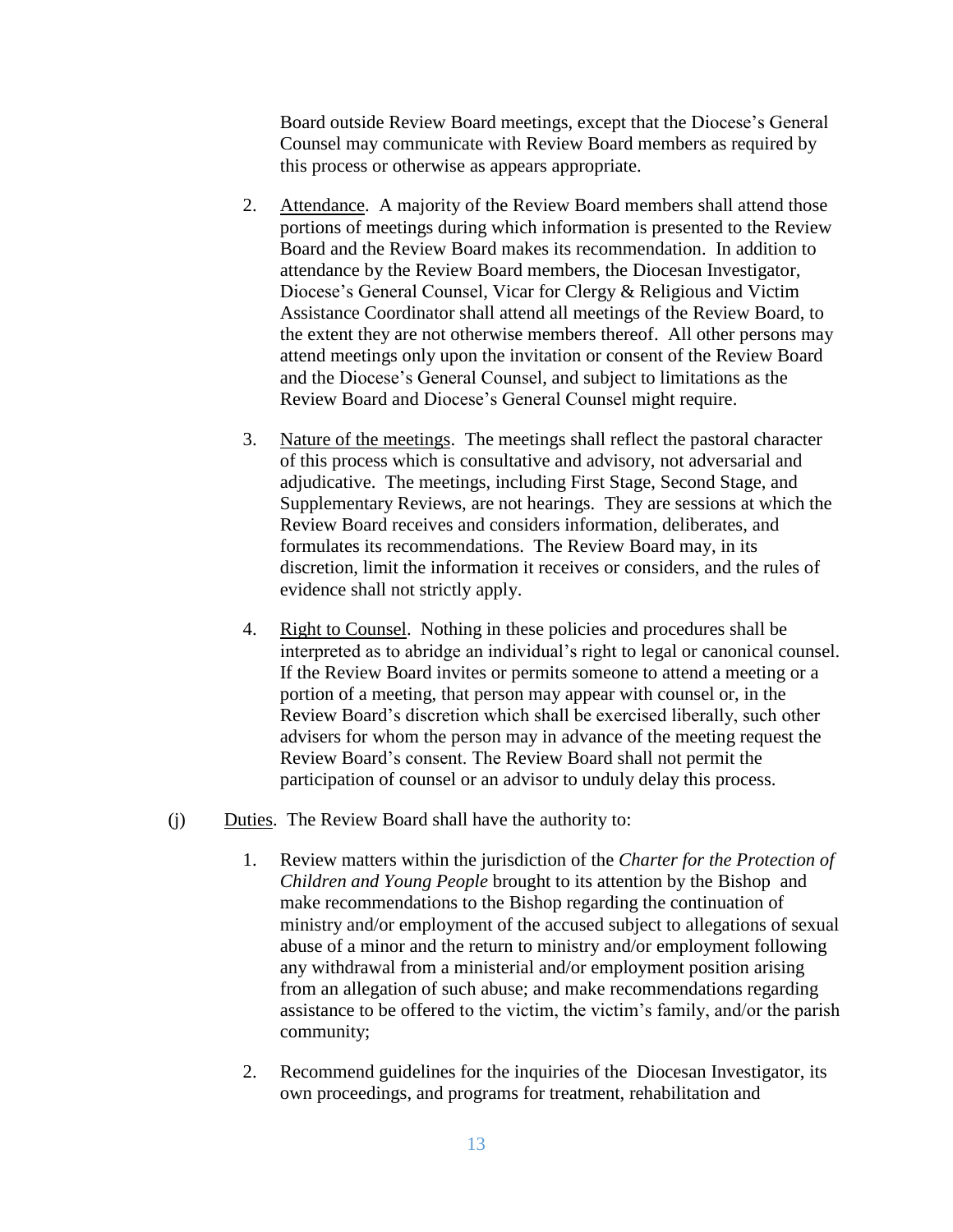supervision of members of the clergy, candidates for ordination, religious and laity consistent with these provisions;

- 3. Submit, with the assistance of the Review Board Chairperson, an annual budget proposal to the Bishop at a time to be specified. The budget proposal shall be incorporated into the proposal for the Chancery Office and may be considered as part of the Diocesan budget process. However, the budget proposal may not be reduced without the knowledge of the Bishop;
- 4. Recommend to the Bishop such amendments to these policies and procedures as the Review Board believes helpful; and
- 5. Review other matters which the Bishop in his discretion may bring to its attention, and make recommendations to the Bishop regarding same.
- **5.4 Diocesan Investigator**. The Diocesan Investigator shall assist the Review Board in the performance of its duties:
	- (a) Appointment and Term. The appointment and term of the Diocesan Investigator shall be determined by the Bishop.
	- (b) Duties. The Diocesan Investigator shall have the authority to:
		- 1. Receive and analyze information and allegations of sexual abuse of a minor or sexual misconduct with an adult by an accused person;
		- 2. Comply with all civil reporting requirements related to sexual abuse of a minor and to cooperate with official investigations;
		- 3. Conduct such inquiries as may be directed or approved by the Bishop, Review Board and/or Diocese's General Counsel;
		- 4. Communicate in an appropriate manner with the victim or person making an allegation, the Diocese's General Counsel, Victims Assistance Coordinator, the accused, the Vicar for Clergy & Religious, the Bishop, the Review Board and such other persons as the Diocesan Investigator, Diocese's General Counsel, and/or Victims Assistance Coordinator deems appropriate, or as prescribed by the Bishop;
		- 5. Prepare and submit to the Review Board reports pertaining to allegations and such other information as may be appropriate;
		- 6. Perform such other duties as may be prescribed by the Bishop or Review Board from time to time.
- **5.5 Victims Assistance Coordinator**. The Victims Assistance Coordinator shall assist the Review Board in the performance of its duties: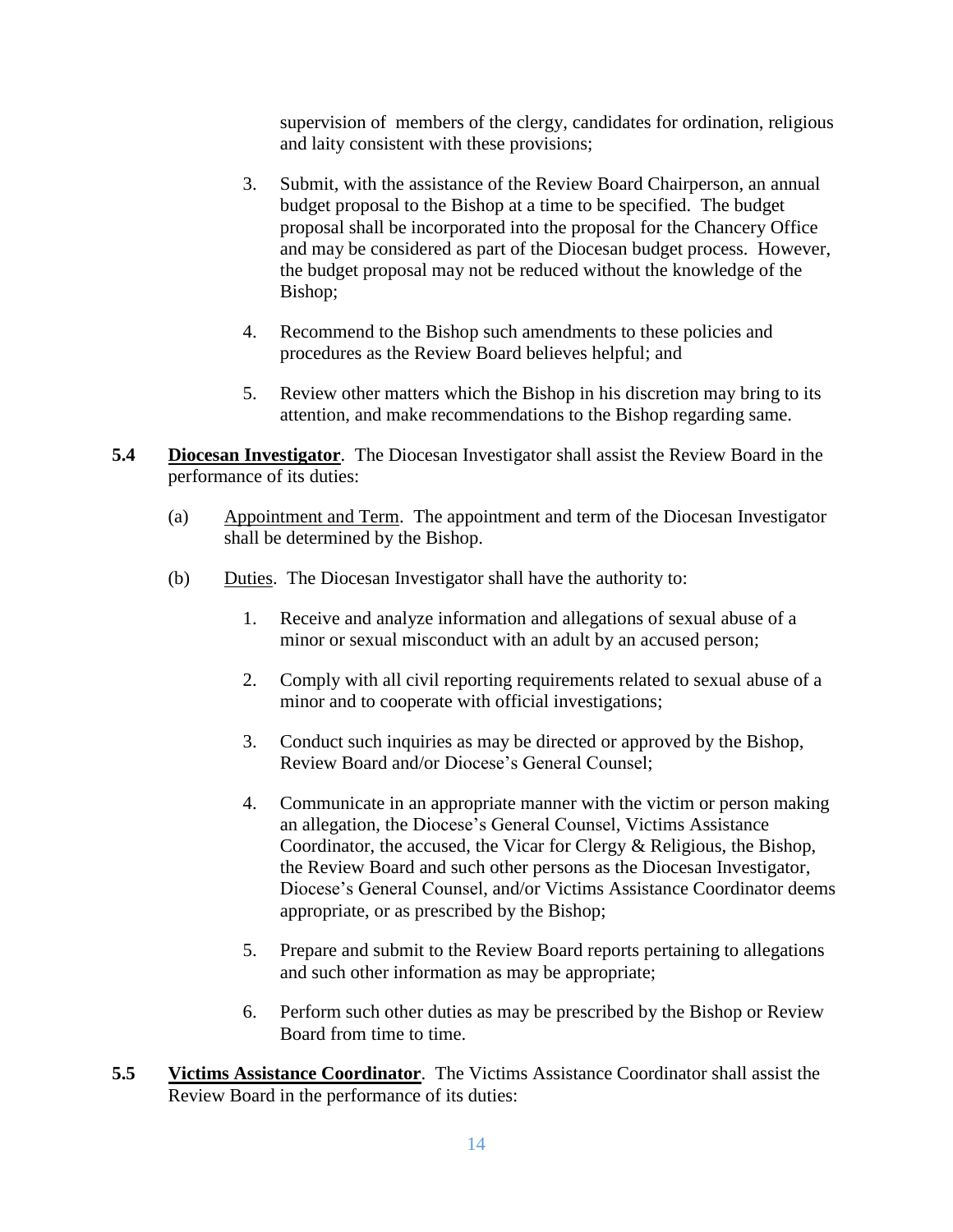- (a) Appointment and Term. The appointment and term of the Victims Assistance Coordinator shall be determined by the Bishop.
- (b) Duties. The Victims Assistance Coordinator shall have the authority to:
	- 1. Receive and analyze information and allegations of sexual abuse by an accused person with a minor or sexual misconduct with an adult and the return to service of the accused withdrawn from a ministerial assignment or employment;
	- 2. Comply with all civil reporting requirements related to sexual abuse of a minor and to cooperate with official investigations;
	- 3. Conduct such inquiries of the victim as the Victims Assistance Coordinator deems appropriate;
	- 4. Communicate in an appropriate manner with the victim or person making an allegation, Diocesan Investigator, Diocese's General Counsel, the accused, Vicar for Clergy & Religious, the Bishop, the Review Board and such other persons as the Diocese's General Counsel, Victims Assistance Coordinator, and/or Diocesan Investigator deems appropriate, or as prescribed by the Bishop;
	- 5. Prepare and submit reports pertaining to allegations and such other information as may be appropriate;
	- 6. Monitor progress of the treatment, rehabilitation and/or supervision of the victim and/or of the accused, and report to the Review Board about these programs; and
	- 7. Perform such other duties as may be prescribed by the Bishop or Review Board from time to time.
- **5.6 Confidentiality and Disclosure of Information**. Information generated in connection with the process set forth in Articles Five and Six shall be maintained in a confidential manner and may only be disclosed in accordance with this section:
	- (a) The Vicar for Clergy is the custodian of all information described in Articles Five and Six and shall develop an appropriate record keeping system to ensure accountability for and security of the information;
	- (b) Information shall be maintained in a confidential fashion and may not be disclosed except as follows:
		- 1. The Bishop and/or Vicar for Clergy shall provide the accused with information sufficient to enable the accused to respond to the allegation;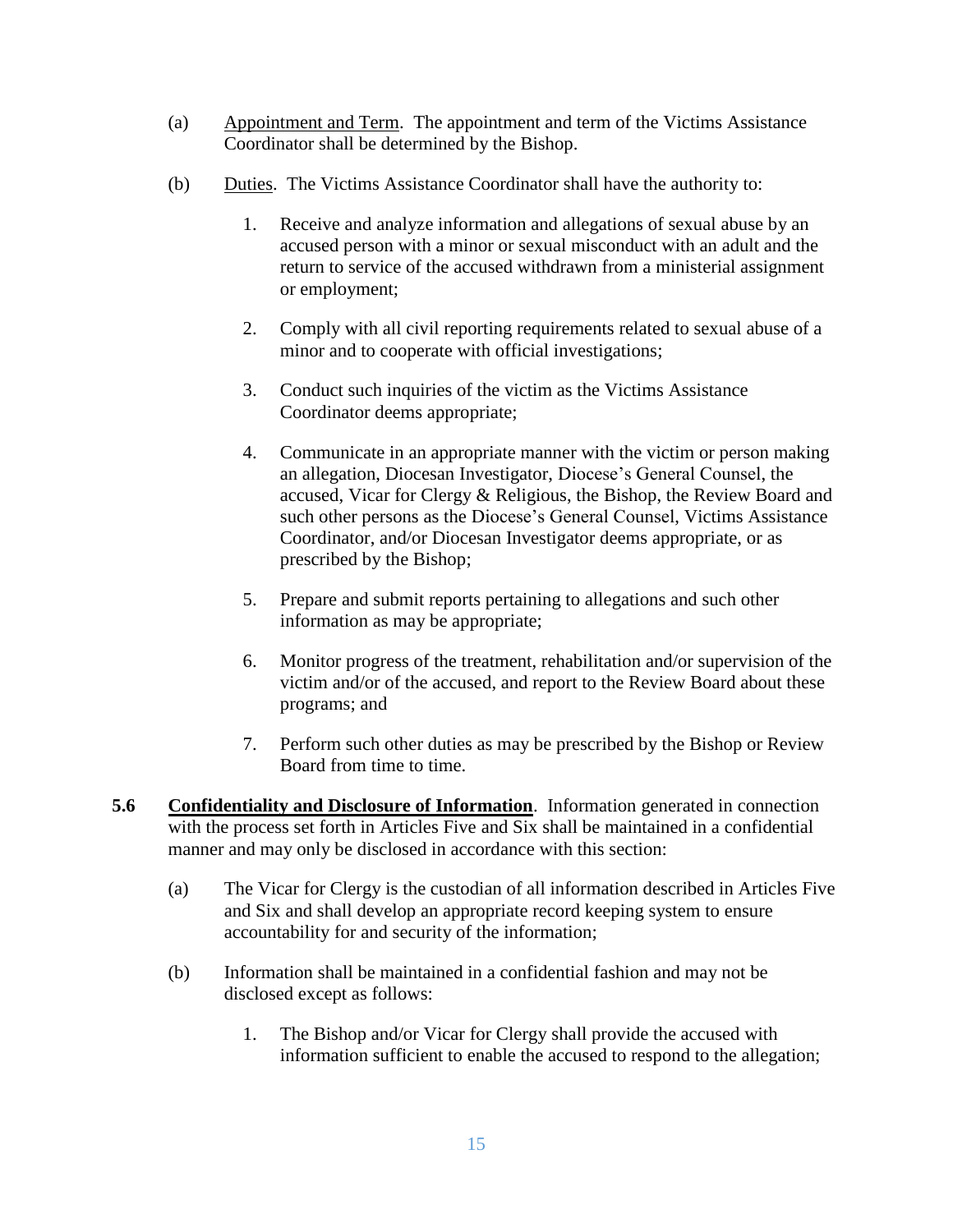- 2. The Victims Assistance Coordinator, at the direction of the Diocese's General Counsel, shall provide the person making the allegation with appropriate and timely information about the Review Board's recommendations and the Bishop's actions;
- 3. The Review Board shall receive all available information that is appropriate or necessary for the Review Board to make an informed recommendation with respect to the allegation before it;
- 4. The Bishop or his delegate shall provide access to all appropriate and necessary information to the competent superior in connection with allegations about a member of a religious community or another diocese; and
- 5. The Diocese through its counsel shall make disclosure of such information that is required by law.
- **5.7 Initiating an Allegation**. Allegations that a clergy member, candidate for ordination, religious or lay employee or volunteer of the Rockford Diocese engaged in sexual abuse of a minor or sexual misconduct with an adult may be reported to the Diocese either by telephoning the hotline number (815-293-7540), or by writing to the Diocese at the following email address:reportsexualabuse@rockforddiocese.org.
	- (a) To the extent possible, the person making the report should provide the Diocese the name of the accused who is the subject of the allegation, the name or names of the alleged victim or victims, an accurate description of the alleged abuse or misconduct, the relevant dates, times and circumstances in which the abuse or misconduct allegedly occurred, and the names, addresses and telephone numbers of other persons who may have knowledge of the alleged abuse or misconduct;
	- (b) If an allegation of abuse is discovered by the Rockford Diocese through the media or in some other fashion, the Bishop or his delegate shall make appropriate inquiries and proceed substantially in the same manner as any other allegation;
	- (c) Anonymous allegations may hinder the ability of the Diocese to fully investigate the allegations. Therefore, an individual making a report is encouraged to disclose his or her identity. ; and
	- (d) Care will be taken to protect the rights of all parties involved, particularly those of the person claiming to have been sexually abused and of the person against whom the allegation has been made.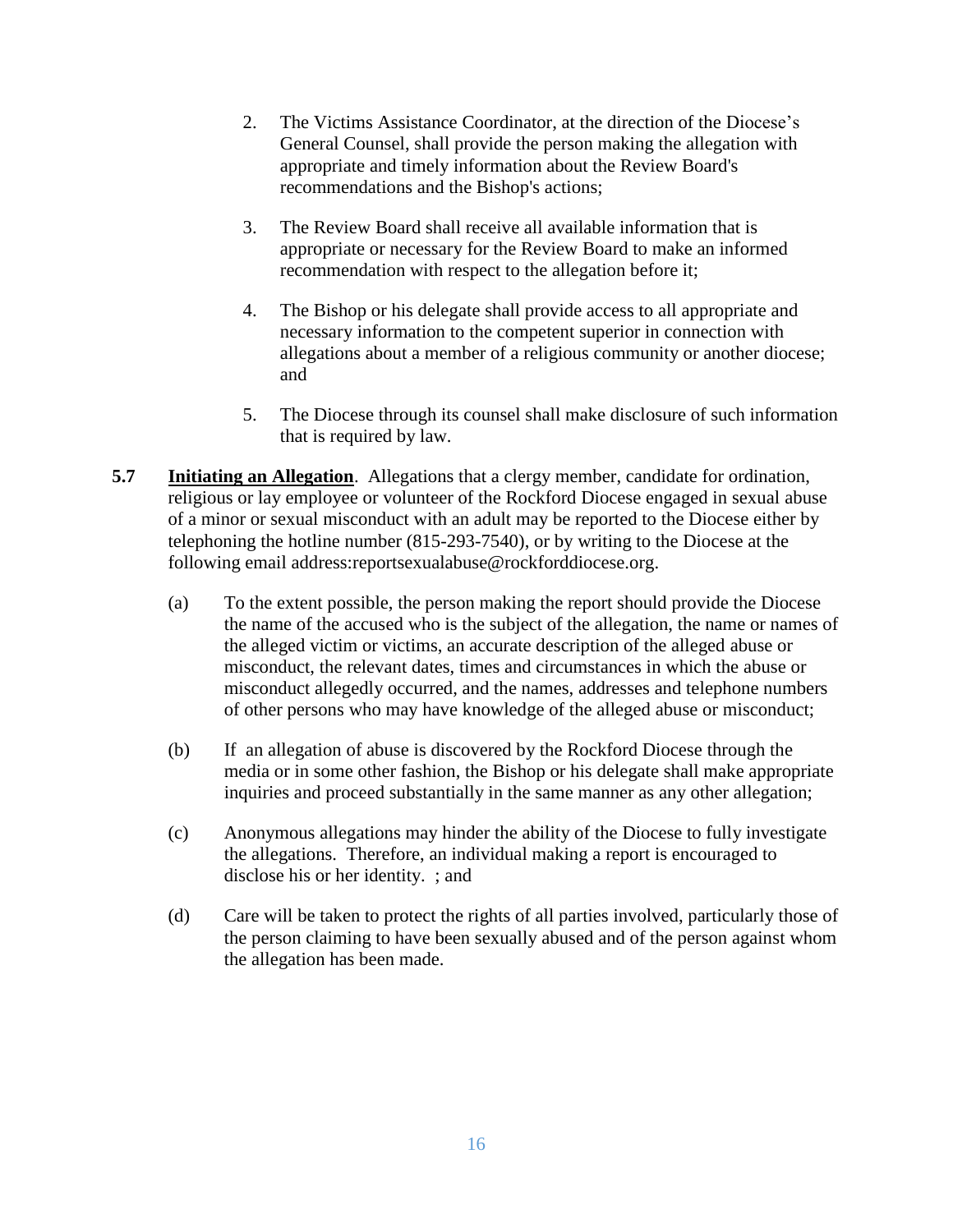#### **5.8 Preliminary Action and Inquiry**. Upon receipt of an allegation:

- (a) The Bishop shall analyze the allegation of sexual abuse of a minor by an accused person or sexual misconduct with an adult by an accused person; and shall conduct or direct his delegate to conduct a preliminary inquiry into the allegation;
- (b) The Bishop shall determine whether the immediate withdrawal of the accused from ministry, employment, or service is advisable or necessary prior to the Review Board's First Stage Review of the allegation;
- (c) The Diocese, through its General Counsel, shall report the allegation to the public authorities (DCFS and the police department, sheriff's department, and/or State's Attorney's Office) where the individual alleged to have been abused is currently a minor; cooperate with public authorities about reporting in cases when the person is no longer a minor; comply with all applicable civil laws with respect to the reporting of allegations of sexual abuse of minors to civil authorities and the Illinois Department of Children and Family Services; and cooperate in their investigation in accord with the law of the jurisdiction in question;
- (d) Where the allegation is against a member of a religious community or other diocese, the Bishop shall remove the accused from his assignment in this Diocese, notify the competent superior of the religious community or other diocese of the allegation and provide that entity with all information proper and appropriate, inform the religious community or other diocese of the removal of the accused from his assignment in the Diocese, and confirm that the religious community or other diocese will fully investigate the allegation;
- (e) The Bishop or his delegate shall notify the Vicar for Clergy & Religious, the Victims Assistance Coordinator, the Diocesan Investigator, the accused, the victim, and/or such other persons as the Bishop deems appropriate under the circumstances, to carry out the preliminary inquiry; and
- (f) Following a preliminary inquiry, the Bishop shall determine whether the allegation is within the jurisdiction of the Review Board and is to be referred to the Review Board. Once the matter is referred to the Review Board, the Bishop or his delegate shall communicate in an appropriate manner with the Vicar for Clergy & Religious, the Review Board, the Victims Assistance Coordinator, the Diocesan Investigator, the accused, and/or such other persons as the Bishop deems appropriate, including the victim in appropriate circumstances;
- (g) When directed by the Bishop, the Vicar for Clergy shall inform the accused of the allegation and request an explanation;
- (h) The Bishop or his delegate shall inform the accused that he is encouraged to retain the assistance of civil and canonical counsel and that he will be notified of the results of the investigation;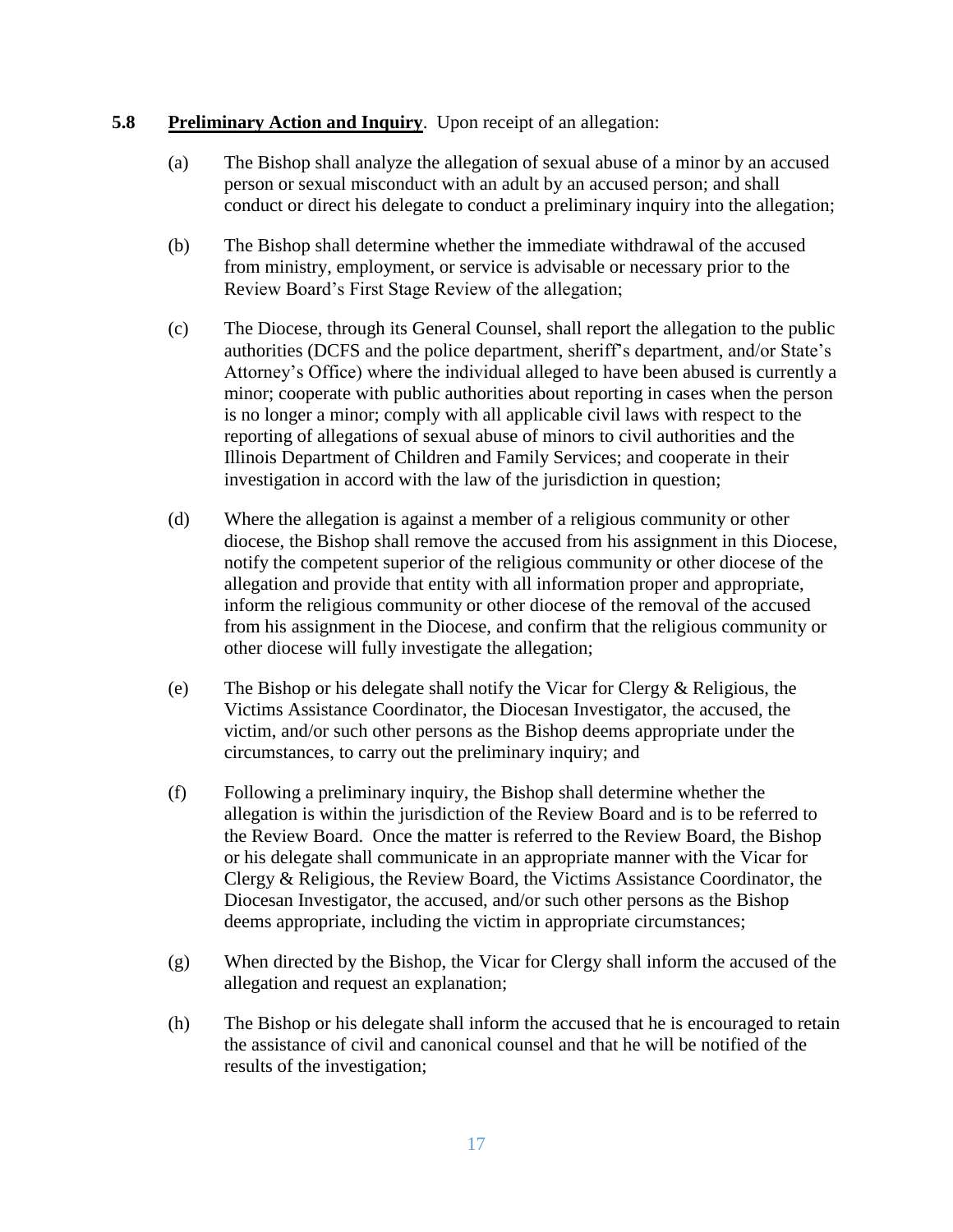- (i) The Diocese's General Counsel shall notify the Diocesan Investigator and together determine the scope of investigation, if any, to be conducted prior to First State Review meeting of the Review Board; and shall assist the Review Board by preparing and submitting reports pertaining to allegations and requests and such other information as may be appropriate;
- (j) The Diocese's General Counsel shall schedule and give effective notice of a First Stage Review meeting of the Review Board to occur as soon thereafter an allegation is made as is appropriate and practicable.
- (k) The Vicar for Clergy shall monitor programs for treatment, rehabilitation or supervision of members of the clergy, candidates for ordination, religious and laity and report to the Review Board about these programs; and
- (l) The Diocesan Investigator shall review the accused person's file, make appropriate inquiries about the allegation, and prepare a report of all available information for presentation to the Review Board either orally or in writing at the First Stage Review meeting. A priest or deacon who is accused of sexual abuse of a minor is to be accorded the presumption of innocence during the investigation of the allegation, and all appropriate steps shall be taken to protect his reputation. The Diocese's General Counsel shall reduce an oral report to writing as soon as practical after the First Stage Review meeting and provide copies of this report to the Review Board, the Bishop, his delegate, and such other persons that the Bishop may designate;
- (m) Ordinarily the Victims Assistance Coordinator shall promptly do the following:
	- 1. Initiate contact with the person making the allegation as soon as possible;
	- 2. Meet with and gather information from the individual making the allegation and from other witnesses, where practicable;
	- 3. Inform the individual making the allegation of his or her right to make a report to the civil authorities and that the Diocese will support his or her right to do so; and provide the person making the allegation with a written statement containing information about reporting such allegations to public authorities;
	- 4. Determine whether it is appropriate to offer to the individual making the allegation assistance in the way of counseling services or other services deemed necessary or appropriate by the Victims Assistance Coordinator, in accordance with the Diocesan Outreach Program. The pastoral support offered by the Diocese's Outreach Program for Victims and their Families includes the following:
		- i. Providing prompt, compassionate, professional response and follow up to persons who make reports and to their families;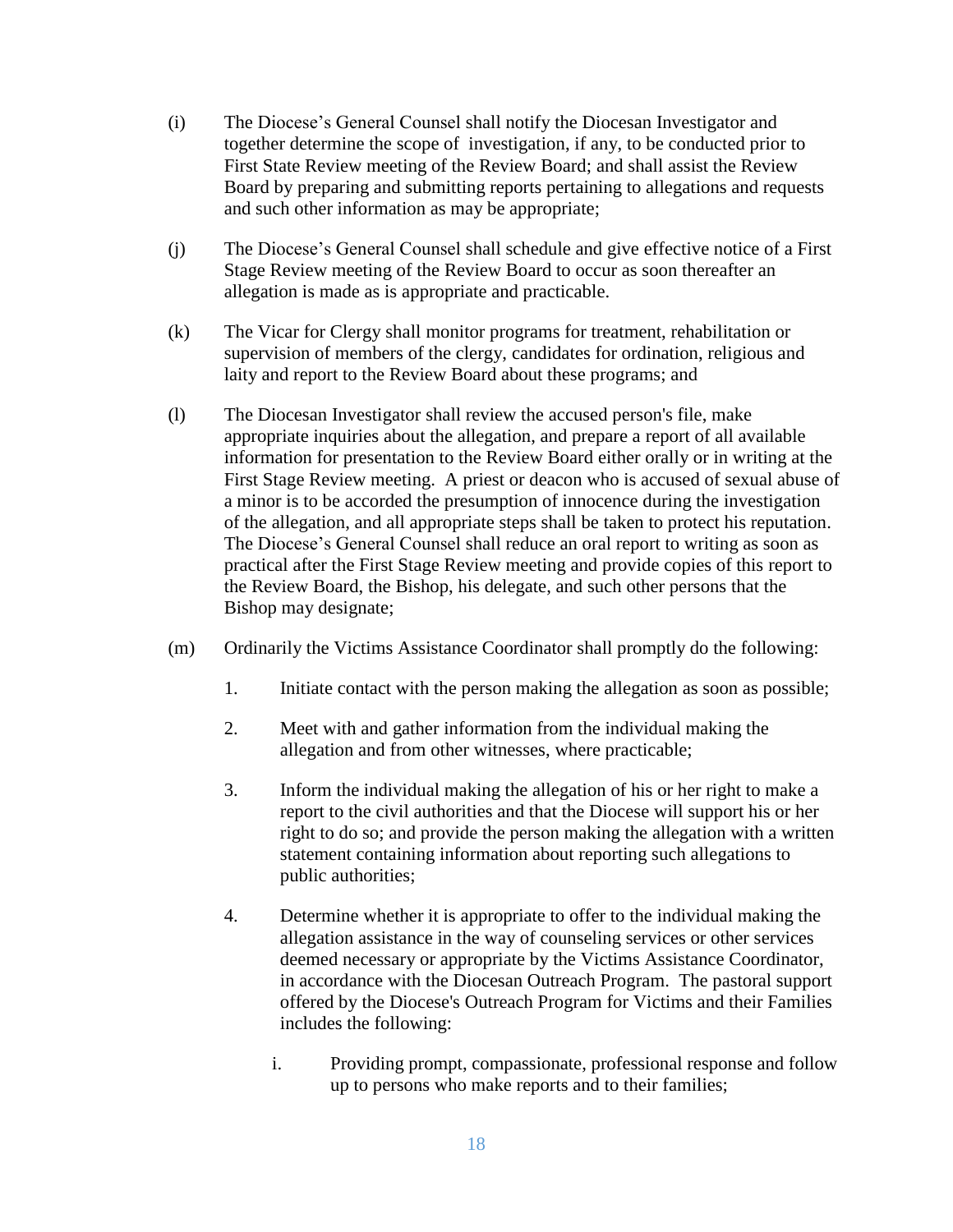- ii. Offering referrals for counseling services and pastoral care;
- iii. Assisting in encouraging the formation of support groups for adult survivors of childhood sexual abuse who wish to develop same;
- iv. Facilitating pastoral interviews with the Bishop or his designee; and
- v. Appropriate pastoral responses to parishes affected by reports of sexual abuse or misconduct by a priest, deacon or other minister from their community.

The focus and concern is primarily on the wellbeing of the individual who has presented a substantiated allegation of sexual abuse by a priest, deacon, or other church personnel of the Diocese. Compassion requires that primary attention be given to the person alleged to have been abused. A friend, family member, colleague or anyone else of the person's choosing may accompany a person who is making a report of sexual abuse. The Diocese recognizes as well that families not infrequently require the same compassion and sensitivity as the victims.

- **5.9 First Stage Review**. The Review Board shall meet as soon thereafter an allegation is made as is practicable to conduct a First Stage Review.
	- (a) Questions for Review. At the meeting, the Review Board shall review and make recommendations regarding: (1) the Bishop's original determination about withdrawal of the accused from a ministerial assignment and/or employment; (2) the scope of investigation needed from the Diocesan Investigator; (3) information obtained by the Victims Assistance Coordinator and (4) what further action should be taken with respect to the allegation;
	- (b) Information to be Considered. The Review Board shall consider the documentation and oral reports presented, including any reports by the Victims Assistance Coordinator and/or the Diocesan Investigator, any information provided by the victim and/or the victim's family, any information provided by the accused, information provided by the Bishop's delegate or other persons identified by the Bishop, and any other information which the Review Board believes helpful and is able to obtain;
	- (c) Recommendation. The Review Board shall make a determination whether there is reasonable cause to suspect that the accused engaged in sexual abuse of a minor or sexual misconduct with an adult, and on the basis of this determination shall make recommendations to the Bishop about the following:
		- 1. If the accused has already been withdrawn from ministry and/or employment pending inquiry, whether such withdrawal should continue; if the withdrawal should not continue, whether any restrictions should be imposed on a return to ministry and/or employment;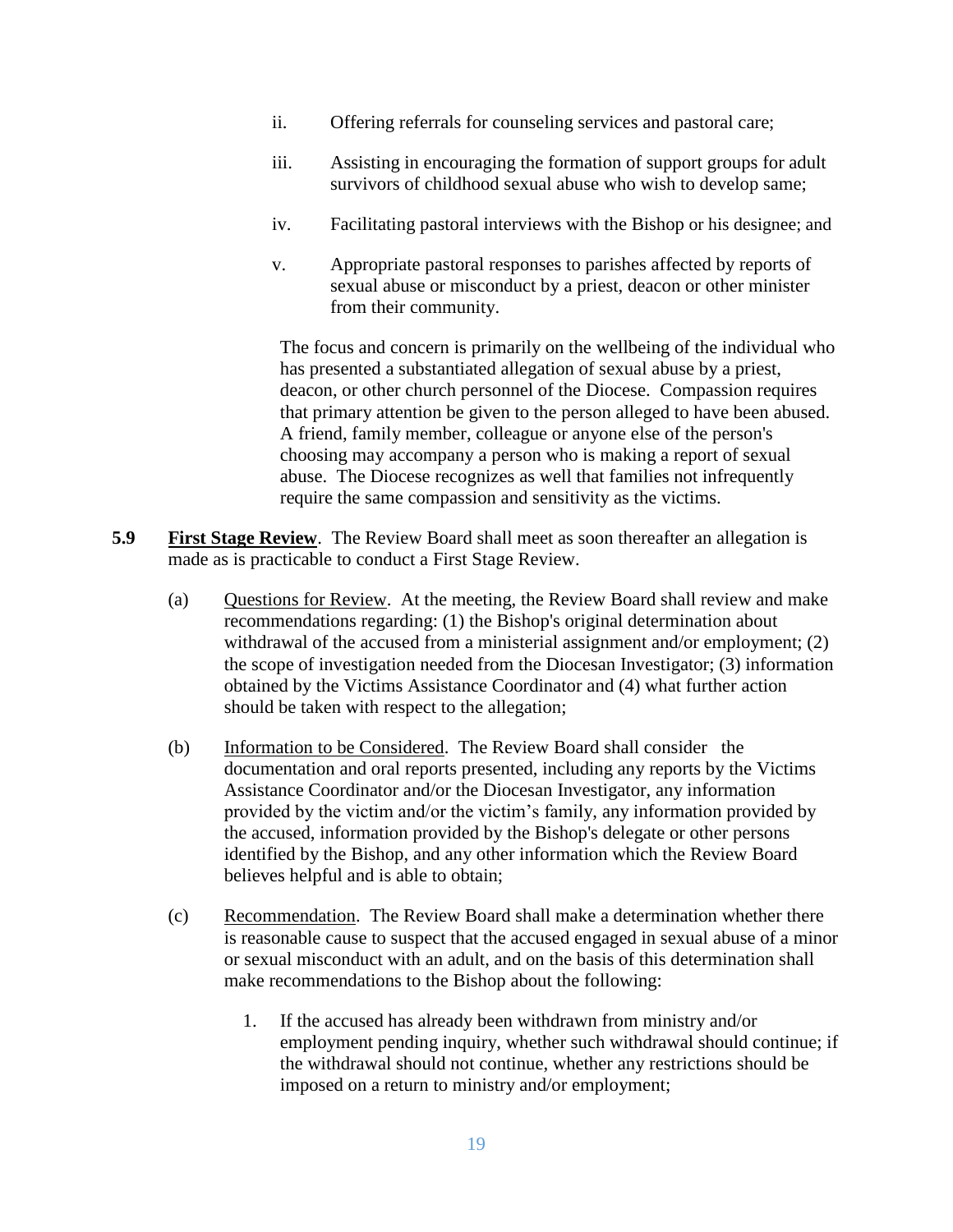- 2. If the accused has not been withdrawn from ministry and/or employment whether he/she should be withdrawn, whether he/she should continue in an assignment/employment and, if so, whether any restrictions should be imposed upon him/her;
- 3. Whether the preliminary actions taken by the Bishop or his delegate, the Diocesan Investigator and/or the Victims Assistance Coordinator were appropriate and whether further action by the Bishop or his delegate, the Diocesan Investigator and/or the Victims Assistance Coordinator and/or the Diocese's General Counsel is recommended;
- 4. If assistance has not been offered to the individual making the allegation, whether it should be offered to the individual and, if so, the proposed nature and/or scope of same;
- 5. If assistance has been offered to and accepted by the individual making the allegation, whether they should continue and/or be modified or withdrawn;
- 6. Whether the file may be closed at this stage of the proceedings or held open pending action by public bodies, further inquiry by the Diocesan Investigator and/or the Victims Assistance Coordinator or further action by the Review Board; and
- 7. If the accused person's conduct does not constitute sexual abuse of a minor or sexual misconduct with an adult but is otherwise inappropriate, whether further action is warranted and suggestions as to such action.
- **5.10 Additional Inquiry and Action Following the First Stage Review**. After the First Stage Review, the Victims Assistance Coordinator and the Diocesan Investigator shall conduct such additional inquiry as they think appropriate or as may be directed by the Review Board, including but not limited to, for example, interviews of witnesses, review of documents including documents reflecting action taken by public bodies, a request for the psychiatric evaluation of the accused, further meetings with the person making the allegation, and a review of his or her counseling records. The Victims Assistance Coordinator and Diocesan Investigator shall prepare one or more written reports of these inquiries for the Review Board. These reports should include descriptions of actions taken by him or her, such additional inquiry as may be required, and identification of information that was not available to him or her and why that information was not available.
- **5.11** Second Stage Review. There shall be a Second Stage Review which shall ordinarily be initiated and scheduled to occur no earlier than thirty and no later than one hundred twenty days after completion of the First Stage Review. The Review Board may delay scheduling the Second Stage Review for a good reason, such as to await the completion of action by public bodies, or receipt of additional information: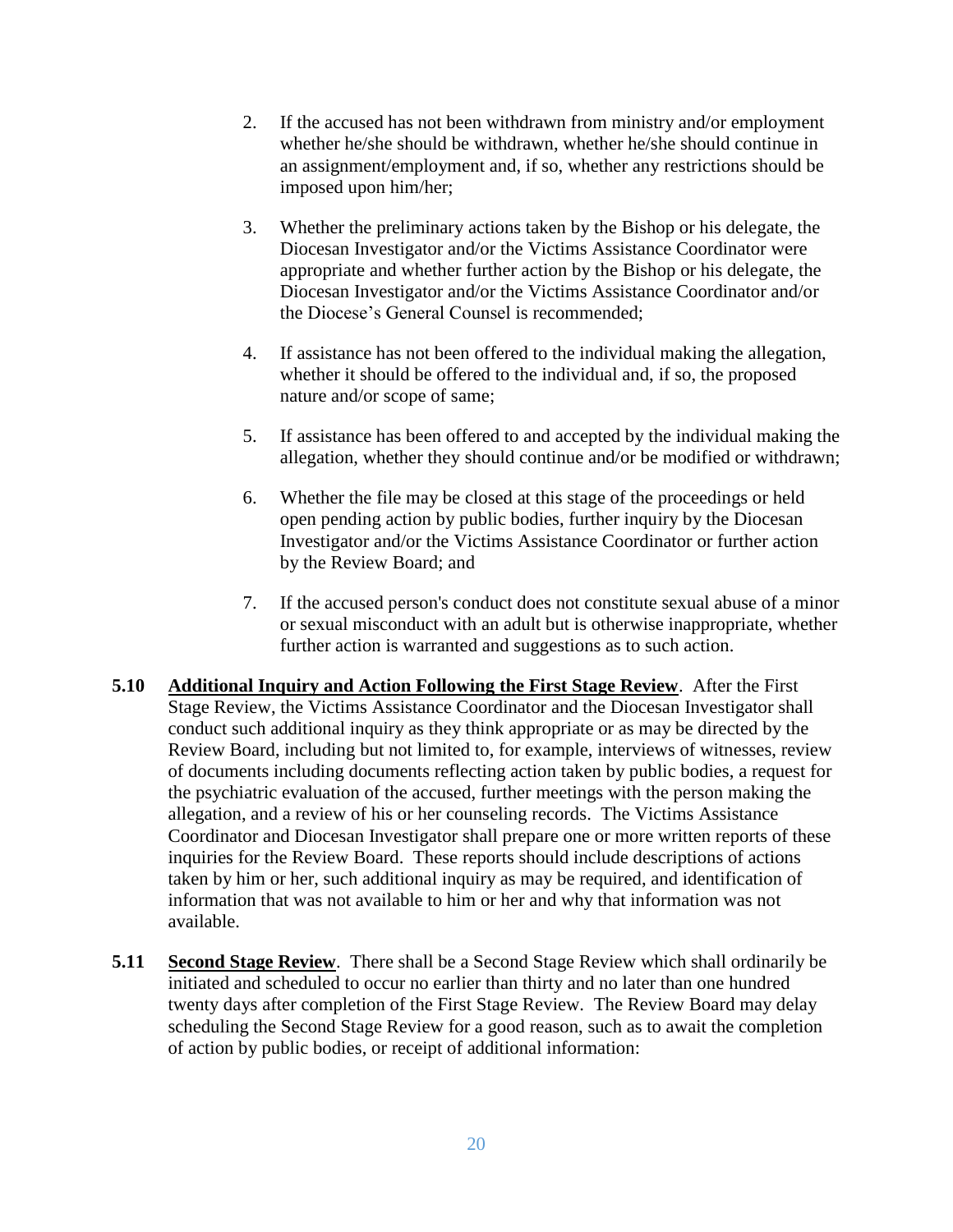- (a) Questions for Review. At the Second Stage Review, the Review Board shall review and make recommendations regarding: (1) whether prior determinations as to ministry/employment by the accused should be altered; and (2) what further action, if any, should be taken with respect to the allegation as it regards the accused, the victim, victim's family and/or parish community;
- (b) Initiation. The Second Stage Review may be initiated by the Bishop or his delegate, or by the Review Board in any matter it deems appropriate;
- (c) Information to be Considered. The Review Board shall consider the documentation and oral reports presented, including further reports of the Victims Assistance Coordinator and Diocesan Investigator, information provided by the Bishop's delegate or other persons identified by the Bishop, and any other information which the Review Board believes helpful and is able to obtain;
- (d) Recommendations. The Review Board shall review and make recommendations regarding whether it is reasonable to return the accused to ministry or keep the accused in ministry or employment in view of all the facts and circumstances, giving appropriate consideration to the safety of children and the rights of the accused. The Review Board shall make appropriate recommendations to the Bishop about the following:
	- 1. If the accused has already been withdrawn from ministry or employment pending inquiry, whether such withdrawal should continue; if it should not continue, whether any restrictions should be imposed on the accused returning to ministry or employment;
	- 2. If the accused has not been withdrawn from ministry or employment, whether he/she should remain and, if so, whether any restrictions should be imposed on him/her;
	- 3. Whether actions following the First Stage Review were appropriate and adequate and whether further action by the Bishop, the Diocesan Investigator and/or the Victims Assistance Coordinator is recommended;
	- 4. If assistance has not been offered to the individual making the allegation, whether it should be offered to the individual and, if so, the proposed nature and/or scope of same;
	- 5. If assistance has been offered to and accepted by the individual making the allegation, whether it should continue and/or be modified or withdrawn;
	- 6. Whether the file may be closed at this stage of the proceedings or held open pending action by public bodies, further inquiry by the Diocesan Investigator and/or the Victims Assistance Coordinator or further action by the Review Board;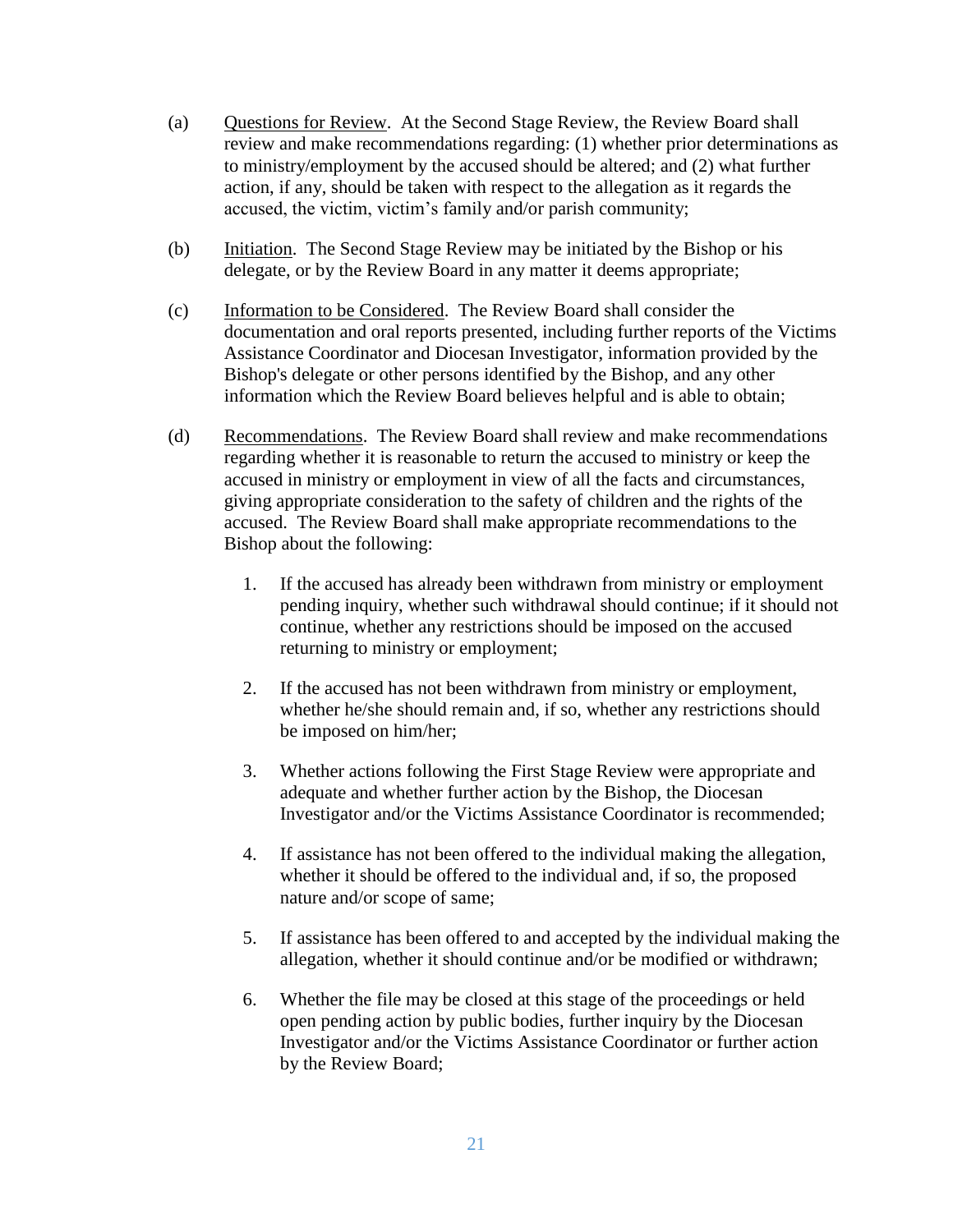- 7. If the accused person's conduct does not constitute sexual abuse of a minor or sexual misconduct with an adult but is otherwise inappropriate, whether further action appears desirable and suggestions as to possible action; and
- 8. Such other matters as the Review Board deems appropriate.
- **5.12 Supplementary Reviews**. The Review Board may conduct such Supplementary Reviews as may be necessary to discharge its duties:
	- (a) Questions for Review. The Review Board may consider new information about a determination or recommendations made in connection with a prior review, exercise its responsibility as described in Articles Five and Six, and/or oversee the work of the Diocesan Investigator, the Victims Assistance Coordinator, the supervision and therapy program for the accused, the services being offered to the individual making the allegation, or any other matter within its responsibility;
	- (b) Initiation. A Supplementary Review may be initiated by the Review Board, the Bishop, or the Bishop's delegate. In addition, the accused, a person who made an allegation, a victim or the family of a victim may apply to the Review Board in writing for such a review and shall include in the application a statement of the question or point for review, the applicant's position with respect to the matter, and any supporting explanation or information;
	- (c) Information to be Considered. The Review Board may consider the application for review, documentation presented , including reports by the Victims Assistance Coordinator and Diocesan Investigator, information provided by the Bishop, the Bishop's delegate or other persons identified by the Bishop, and any other information which the Board believes helpful and is able to obtain; and
	- (d) Recommendations. The Review Board may make the same kinds of recommendations as in a Second Stage Review and make such other recommendations as it deems appropriate.

#### **ARTICLE SIX RETURN TO MINISTRY/EMPLOYMENT**

**6.1 Where Sexual Abuse of A Minor Is Admitted Or SUSTAINED**. An accused person who was withdrawn from ministry/employment in accordance with Canon Law and/or Article Five pending investigation into the allegation of sexual abuse of a minor will not be returned to ministry or employment where the accused individual has admitted to engaging in, and/or where it has been established that the accused individual engaged in, physical sexual abuse of a minor, meaning the allegation has been SUSTAINED. Even a single act of physical sexual abuse of a minor, whether admitted or established, shall prevent the return of the accused individual to ministry/employment. An offending priest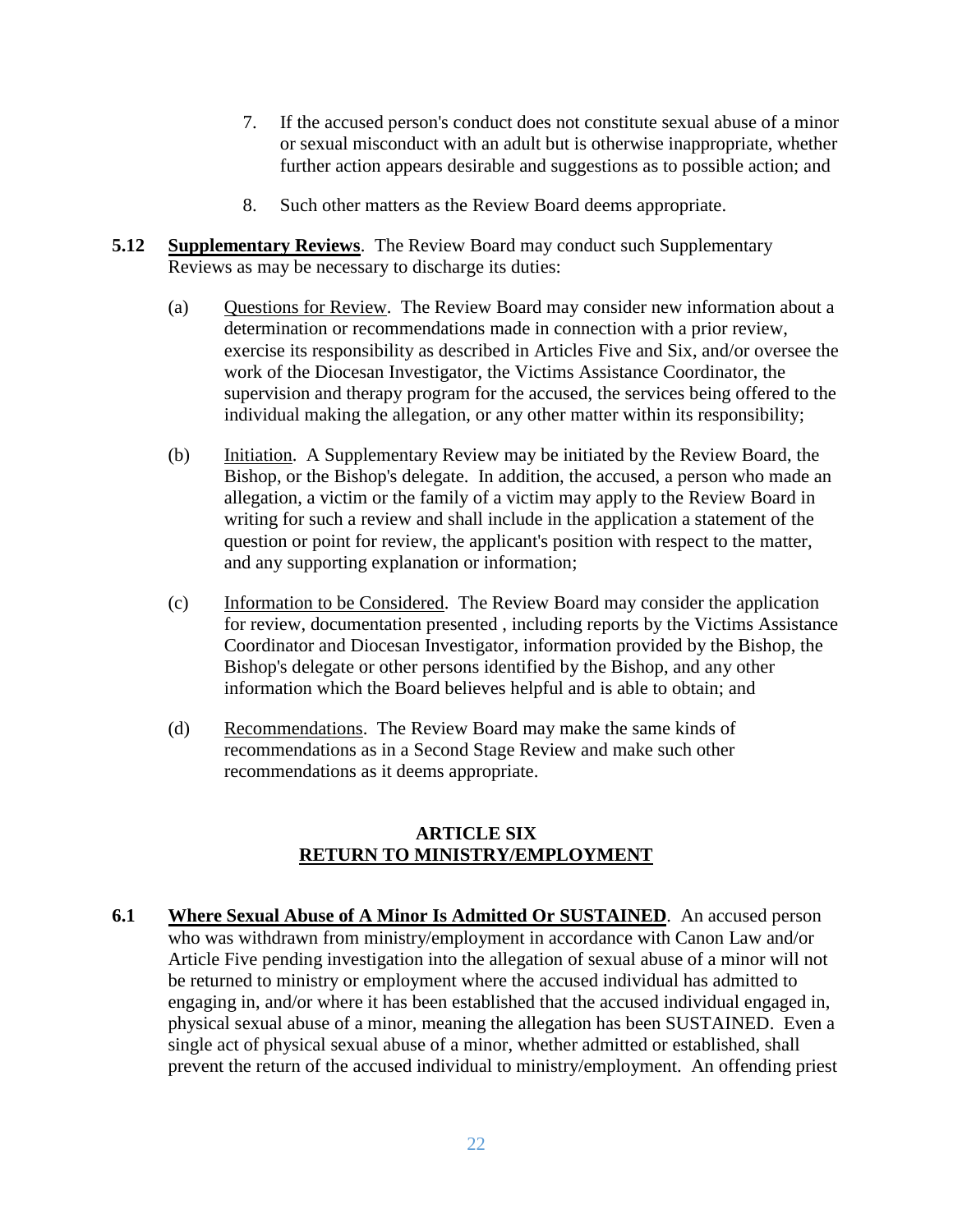or deacon will be offered professional assistance for his own healing and well-being, as well as for the purpose of prevention.

No priest or deacon who has committed a physical act of sexual abuse of a minor may be transferred to another diocese for a ministerial assignment in that other diocese.

Before such a diocesan/eparchial priest or deacon can be transferred for residence to another diocese, the Bishop shall forward in a confidential manner to the bishop of the proposed place of residence any and all information concerning any act of sexual abuse of a minor and any other information indicating that he has been or may be a danger to children or young people.

Prior to the assignment for residence of such a clerical member of an institute or a society into a local community within this Diocese, the major superior shall inform the Diocesan Bishop and share with him in a manner respecting the limitations of confidentiality found in canon and civil law all information concerning any act of sexual abuse of a minor and any other information indicating that he has been or may be a danger to children or young people so that the Bishop can make an informed judgment that suitable safeguards are in place for the protection of children and young people. This will be done with due recognition of the legitimate authority of the bishop/eparch; of the provisions of CIC, canon 678 (CCEO, canons 415 §1 and 554 §2), and of CIC, canon 679; and of the autonomy of the religious life (CIC, c. 586).

- **6.2 Where Sexual Abuse of a Minor is Deemed UNFOUNDED and/or the Accused is EXONERATED.** An accused person who was withdrawn from ministry in accordance with Article Five pending investigation into the allegation of sexual abuse of a minor will be returned to ministry where the allegations were determined to be UNFOUNDED or the accused individual is EXONERATED, as those terms are defined in this policy. When an accusation has proved to be unfounded, every reasonable step possible will be taken to restore the good name of the person falsely accused.
- **6.3 Where the Alleged Sexual Abuse of a Minor is NOT SUSTAINED**. An accused person who was withdrawn from ministry in accordance with Article Five pending investigation into the allegation of sexual abuse of a minor may be returned to ministry in a restricted or modified manner, where the allegations were found to be NOT SUSTAINED, as that term is defined in this policy.
	- (a) A cleric who is returned to restricted ministry must sign a written agreement with the Diocese. The agreement must include such provisions as to restrictions, residence, therapy, supervision, and other matters as may be recommended by therapists or the Review Board and adopted by the Bishop, or as required by the Bishop. The cleric's compliance with the terms of the agreement and overall performance will be monitored by the Vicar for Clergy, who shall also present information on the monitoring to the Review Board at least annually. Either the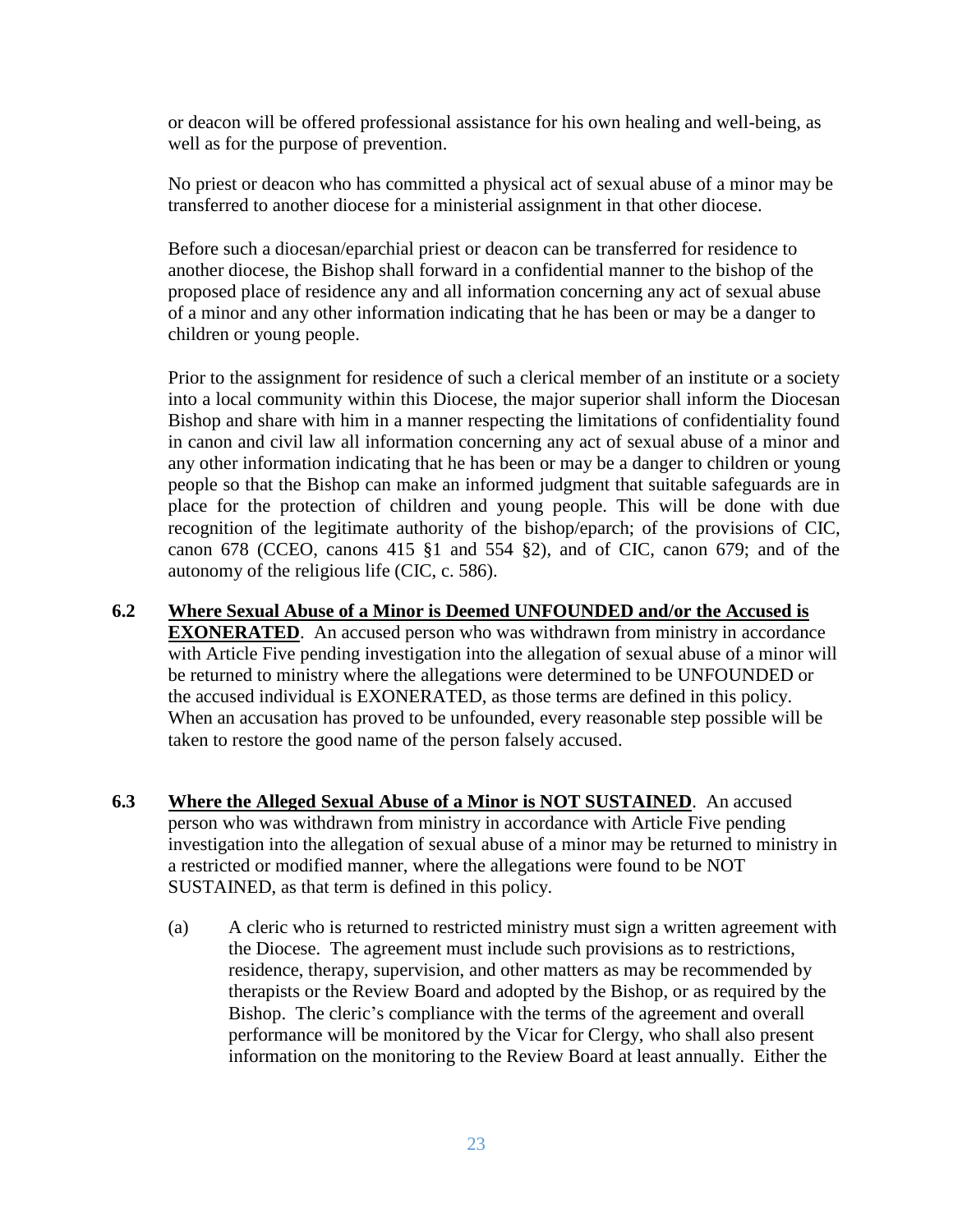Review Board, the Bishop, or the cleric may initiate a Supplementary Review of the situation in accordance with the procedures in Article Five; and

(b) If a cleric described in Article 6.3 does not express a desire to attempt to return to restricted ministry, or if the Diocese does not permit him to attempt to do so, the cleric may either live in a supervised setting designated by the Diocese or resign from active ministry/employment and if the cleric is a priest, he may petition for laicization. The Diocese ordinarily will offer resigned clerics an opportunity for continuing therapy. If a cleric does not express a desire to return to restricted ministry or to live in such a supervised setting, the Diocese may pursue appropriate courses of action permitted under the Code of Canon Law.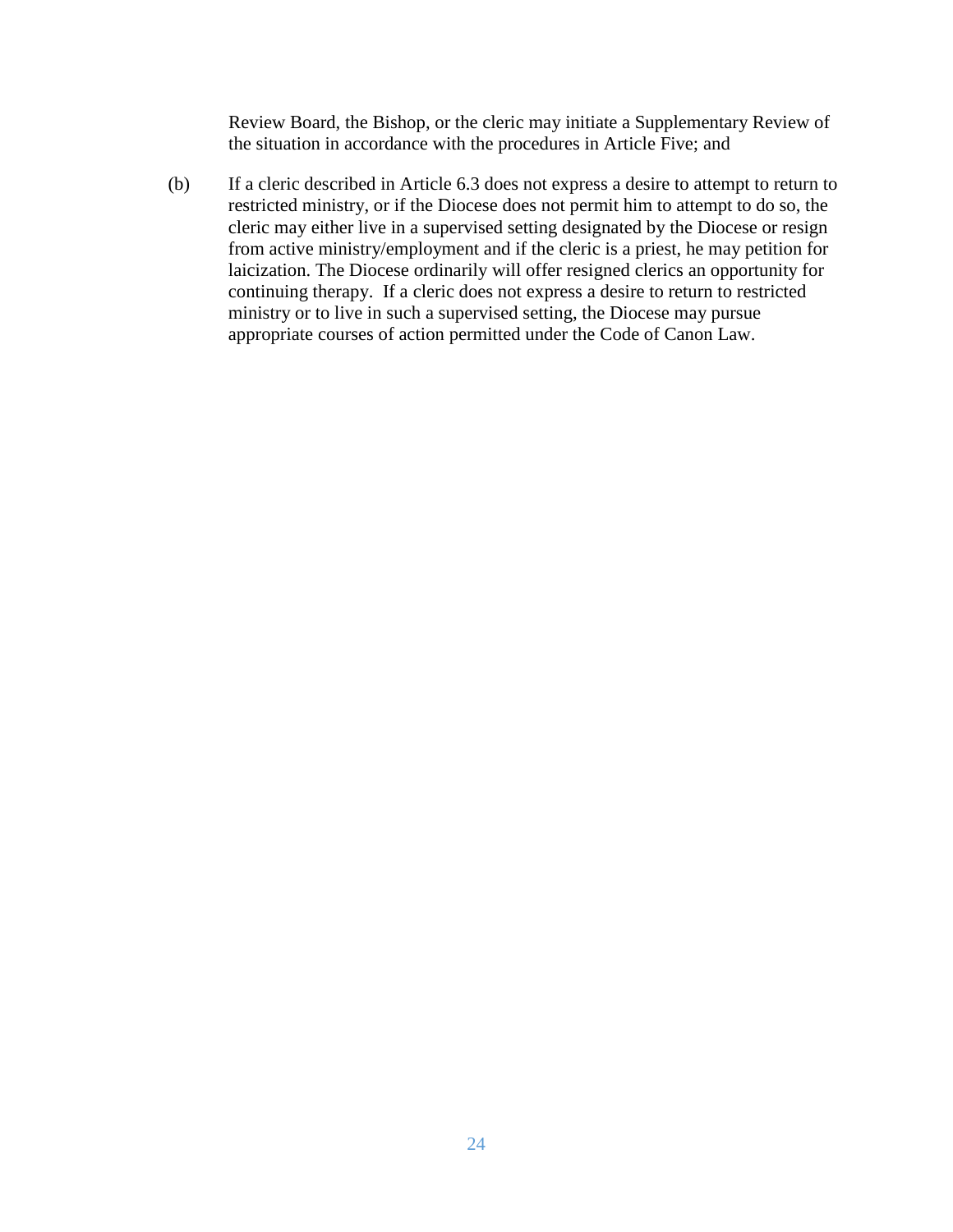## **NORMS FOR PROHIBITION OF SEXUAL ABUSE AND MISCONDUCT EMPLOYEE, CLERGY, CANDIDATE FOR ORDINATION, OR RELIGIOUS RECEIPT ACKNOWLEDGEMENT**

I, \_\_\_\_\_\_\_\_\_\_\_\_\_\_\_\_\_\_\_\_\_\_\_\_\_\_\_\_\_\_\_\_\_\_\_\_\_\_\_, acknowledge that I have received the (Name of Employee, Clergy, Candidate for Ordination, or Religious)

Diocese of Rockford's Norms for Prohibition of Sexual Abuse of Minors Sexual Misconduct with Adults. I agree that I will read and abide by the provisions of these norms as an employee of the Diocese.

Also, I acknowledge that the Norms for the Prohibition of Sexual Abuse of Minors and Sexual Misconduct with Adults that I have received this date replace all prior policies or regulations that I may have received during my employment with the Diocese. I agree that those former policies or regulations are no longer in force of effect.

| Signature |  |
|-----------|--|
|           |  |
|           |  |
| City:     |  |
|           |  |

**WITNESS** 

\_\_\_\_\_\_\_\_\_\_\_\_\_\_\_\_\_\_\_\_\_\_\_\_\_\_\_\_\_\_\_\_\_\_\_

### **FOR OFFICE USE: Parish/School/Diocesan facility to maintain this form at the location.**

Rev. 9/1/2019